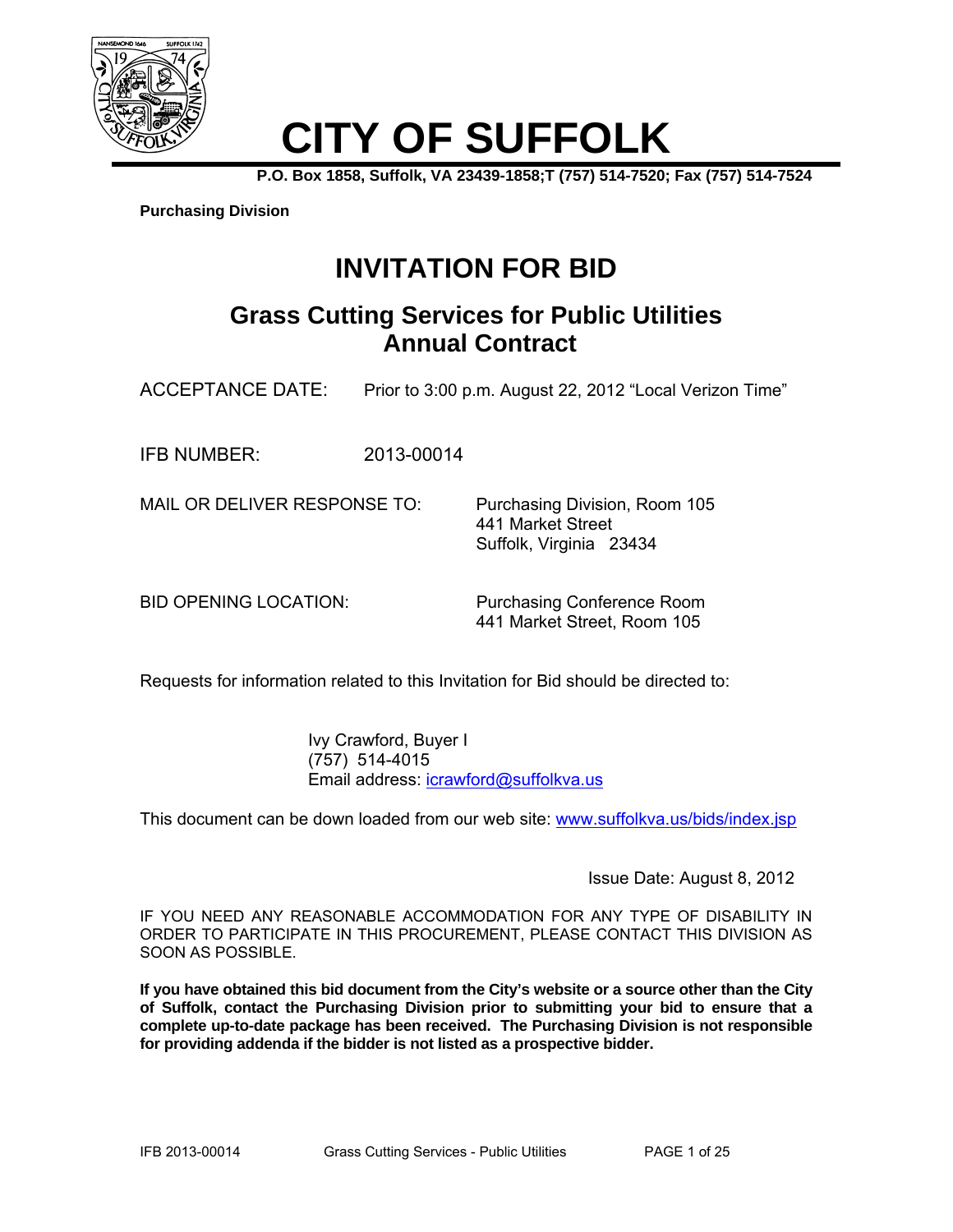### **INVITATION FOR BID**

### **GRASS CUTTING SERVICES FOR PUBLIC UTILITIES – Annual Contract**

#### **SECTION/TITLE**

BID PRICING FORM AND OTHER FORMS TO BE EXECUTED BY THE BIDDER

Prepared By: <u>Ivy Crawford, VCA</u> Date: August 8, 2012 e a barang Buyer I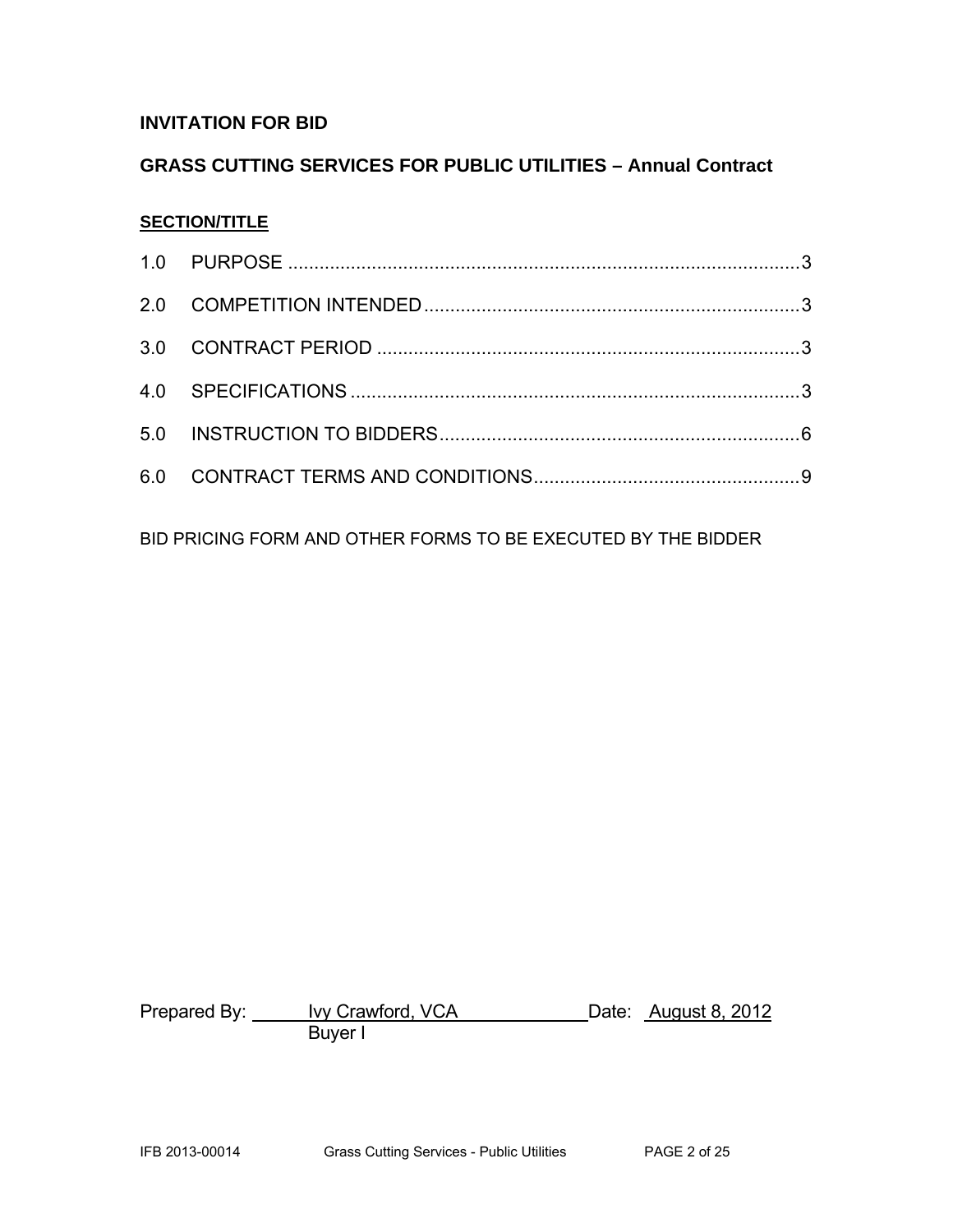#### **GRASS CUTTING SERVICES FOR PUBLIC UTILTIES– Annual Contract**

#### **1.0 PURPOSE**

The intent of this Invitation for Bid is to hire **one** contractor(s), to provide all labor, equipment, transportation, and associated insurance required to provide annual landscape and grass cutting services on an as needed basis for the City of Suffolk Department of Public Utilities in accordance with all specifications, terms and conditions herein.

#### **2.0 COMPETITION INTENDED**

It is the City's intent that this Invitation for Bid (IFB) permits competition. It shall be the bidder's responsibility to advise the Purchasing Agent in writing if any language, requirement, specification, etc., or any combination thereof, inadvertently restricts or limits the requirements stated in this IFB to a single source. Such notification must be received by the Purchasing Agent not later than five (5) days prior to the date set for bids to close.

#### **3.0 CONTRACT PERIOD**

The contract shall cover the period from date of award through July 31, 2013.

This contract may be renewed based on the terms and conditions at the expiration of its term by mutual agreement of the contractor and the City. The City reserves the option to renew this agreement for two (2) additional one-year periods.

Notice of intent to renew will be given to the Contractor in writing by the City, normally sixty (60) days before the expiration date of the current contract.

Initial rates and subsequent renewal rates must be guaranteed for a minimum of twelve (12) months. Any increase in rates shall be limited to the lesser of the Consumer Price Index for all Urban Consumers (CPI-U) – Other Goods and Services (unadjusted for the current 12 month period) or 3%. The City does not guarantee any rate increase.

The City may terminate the contract for cause, but the City will document the nature of all complaints, and the Contractor will be given the opportunity to take corrective action. Failure to take corrective actions or excessive (in the sole opinion of the City) complaints will result in cancellation.

#### **4.0 SPECIFICATIONS**

Contractor(s) shall provide all labor, materials, transportation, equipment, licenses, permits, etc. necessary to maintain landscaping and acceptable grass height as designated by the Department of Public Utilities.

All work shall be on an AS NEEDED BASIS in accordance with specifications and conditions herein and as instructed and scheduled with each of the using departments. The City does not guarantee any minimum amount of work for the Contractor during the contract period; quantity of work performed will be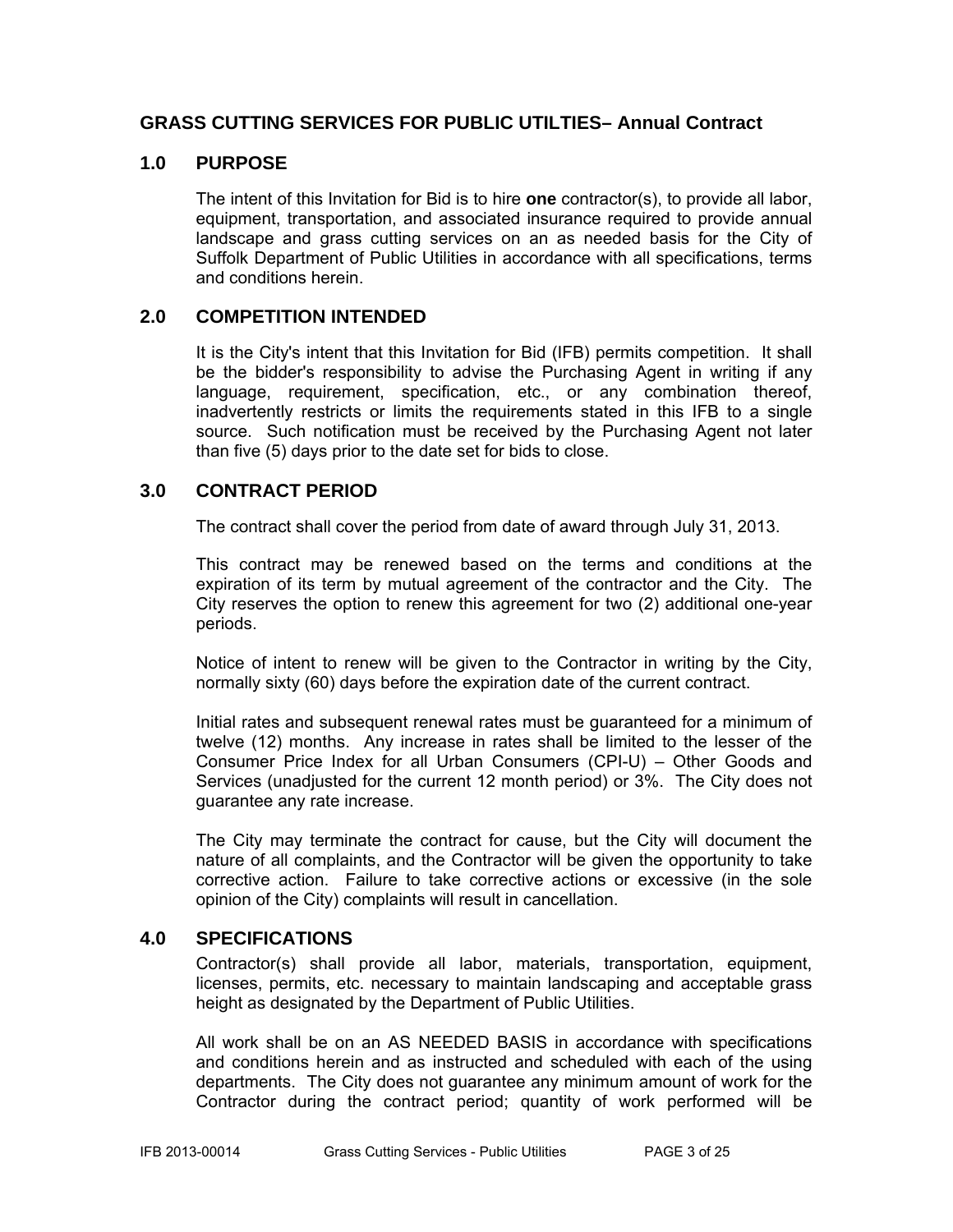determined by the using department. The City reserves the right to add or delete locations at any time during the contract period.

All work is to be performed during normal working hours between Monday and Friday. No work is to be performed on observed City Holidays.

The Public Utilities Department will provide the contractor with a mowing schedule for all properties. In general, standard weekly grass cuttings will be required for the majority of locations. Grass cutting height should be between 2.5" and 3". The City reserves the right to amend the cutting schedule for any reason at any time.

In addition to cutting and trimming grass, the Contractor shall be required to remove any heavy accumulation of turf clippings; sweep clippings from sidewalks, curbs and building entrances; trim grass next to foundations, fences, light poles, fire hydrants, street sign posts, trees, and other permanent objects; edge curbs, sidewalks, driveways and planting beds; and provide weed control in cracks and expansion joints.

Scope of work shall include mowing of ditches and drainage basins, and wet weather conveyances.

Contractor shall complete work on each location at one cutting, unless otherwise approved by the City.

Contractor shall use commercial grade OPEI/UL approved equipment maintained in good working condition and appropriately equipped with safety devices. Contractor shall have adequate equipment and manpower necessary to complete the job in the time allotted. Equipment and available manpower must be listed on the BID FORM.

Contractor may use Roundup or other non-selective post-emergent herbicide to edge posts, and fence lines. **Any herbicide used adjacent to any water body that drains into any part of the City's raw or treated water supply shall be NSF approved for use in potable water.**

Contractor shall only use equipment with safety guards and shall practice safe operating procedures to properly protect the operator, bystanders and adjacent property from injury/damage. Contractor shall furnish and maintain insurance coverage and shall indemnify and hold harmless the City of Suffolk in substantial accordance with the attached.

Contractor shall be responsible for removing obvious litter prior to mowing.

*It shall be the Bidder's responsibility to examine and understand the requirements of the bid documents and visit the job site(s) to familiarize himself with boundaries and/or local conditions that may in any manner affect cost, progress or performance of the work*. Supplementary inspections may be made by contacting the departmental representative(s) below: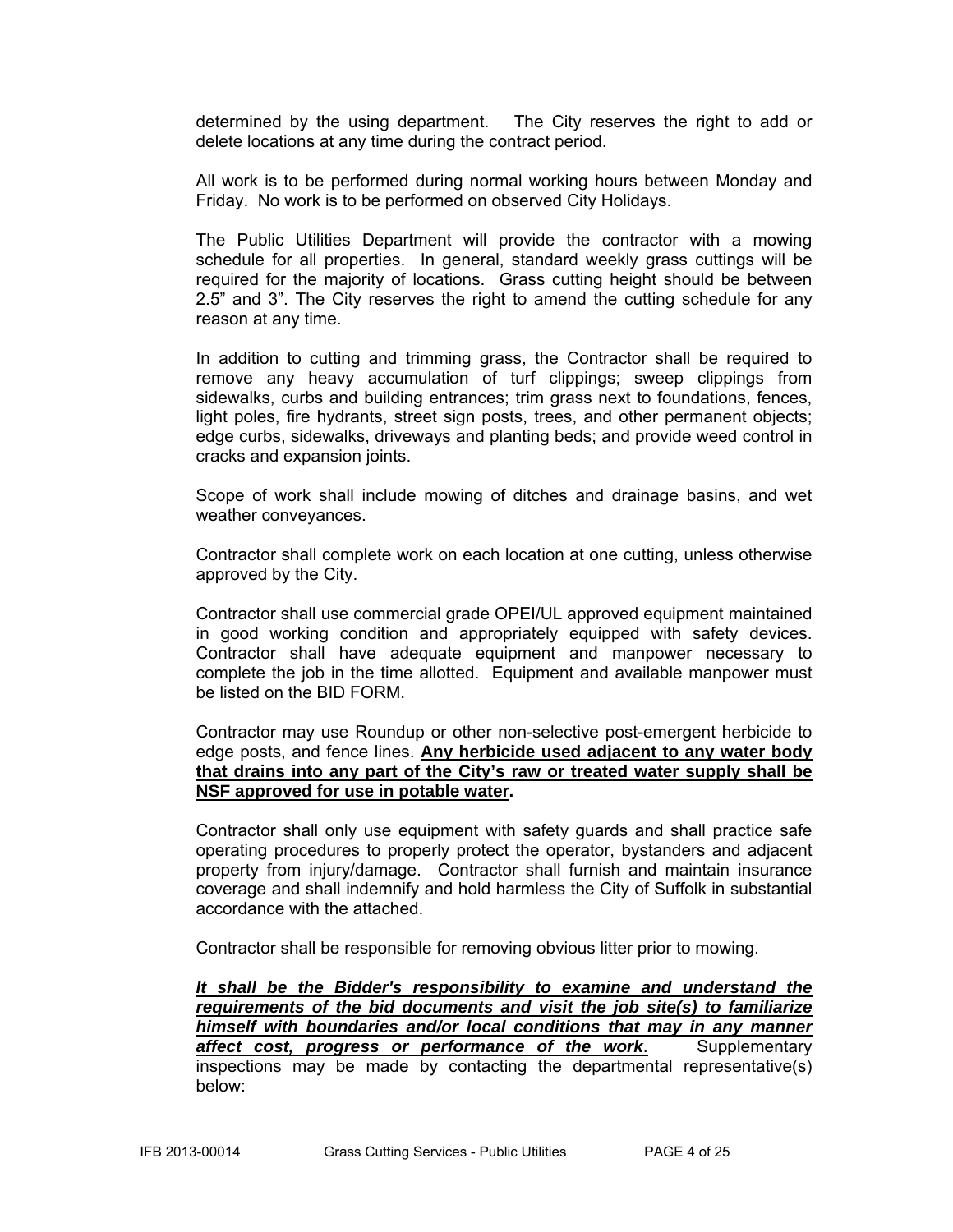PUBLIC UTILITIES: Tony Aguilar (757) 514-7049

Quote firm price for ONE CUTTING AND TRIMMING AT EACH SITE. The City reserves the right to negotiate an hourly rate for partial cuttings with the contractor. The City reserves the right to award by location, group, or in total.

Contractor shall submit monthly bill for the past month's services. The bill shall identify the site, day of the week it was mowed, starting time, and stopping time; weather related delays and herbicide applications shall also be noted.

#### 4.1 **PUBLIC UTILITIES DEPARTMENT**

City Farm Tank City Farm Well County St. Water Tank Site Crittenden Road Well Site Crumps Mill Pond Holland Water Tank Site Holland Well Site Jottom Lane Well Site Judkins Court (Carolina Road Tank Site) Kilby Shores Well Site Lake Speight Well Site N. Suffolk Water Tank Site Nansemond Shores Well Old Treatment Plant property PRV Site Public Utilities Line Maintenance Shop Reids Ferry Well Site and three foot buffer strip along outside of fence RT 17 Vault – Bridge Road Turlington Park Well Site Water Treatment Plant Westley Lane Well Site Whaleyville Office Whaleyville Water Tank Site Whaleyville Well Site 1 - 6251 Whaleyville Blvd Whaleyville Well Site 2 – 125 Robertson St Wilroy Water Tank Site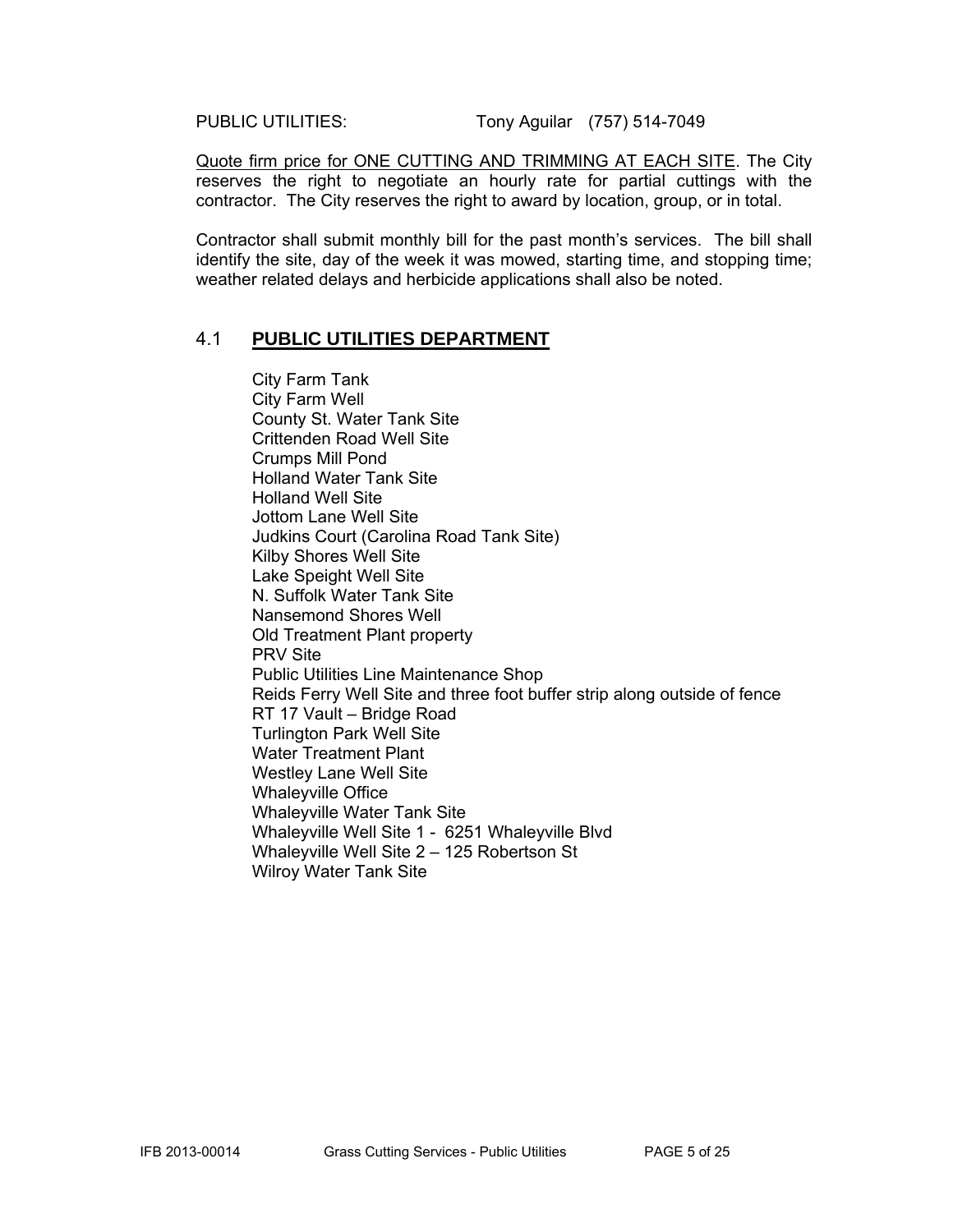#### **Requirements specific to Public Utilities Department:**

Contractor will be provided keys for access to those areas requiring additional security. It will be the Contractor's responsibility to make sure that these areas are re-locked after each mowing session.

Many of the locations to be mowed are adjacent to personal property. Appropriate care and attention should be made to assure the integrity of the setting, and to insure that City property, as well as the property of the adjacent landowner, is not damaged, or otherwise disturbed.

Water Treatment Plant sludge lagoons must be cut and trimmed to the standing water level around the lagoon sides.

Should the contractor fail to maintain any of the locations listed herein to the City's satisfaction; the City reserves the right to use other contractors to complete the job.

#### **5.0 INSTRUCTION TO BIDDERS**

#### 5.1 Submission of Bids

Pricing must be submitted on the Invitation for Bid pricing form only; failure to submit a bid on the official City form provided for that purpose shall be a cause for rejection of the bid. Include other information as requested or required. All bids shall be submitted in a sealed envelope and properly identified with the IFB number, IFB name and time and date of opening. The Bid may not be changed by markings on the envelope. Only the amounts indicated on the Bid Form will be considered in determining the final Bid Amount. Bids must be received by the Finance Department/Purchasing Division no later than the time specified on the opening date. *Bids may be mailed to City of Suffolk, Purchasing Division, P.O. Box 1858, Suffolk, VA 23439-1858 or hand delivered to 441 Market Street, Room 105, Suffolk, Virginia 23434*. Faxed and emailed bids shall not be accepted. It is the bidder's responsibility to ensure the bid is received prior to the bid acceptance time.

#### 5.2 City Contacts

Questions related to bid submittals should be directed to:

 Ivy Crawford VCA (757) 514-4015 icrawford@suffolkva.us

Ivy Crawford, Buyer I, is the designated authorized spokesperson for the City of Suffolk with respect to this IFB. All questions should be directed to the Buyer's attention. The respondents to this IFB shall not contact, either directly or indirectly, any other employee or agent of the City regarding this IFB. This prohibition shall also extend to the Suffolk City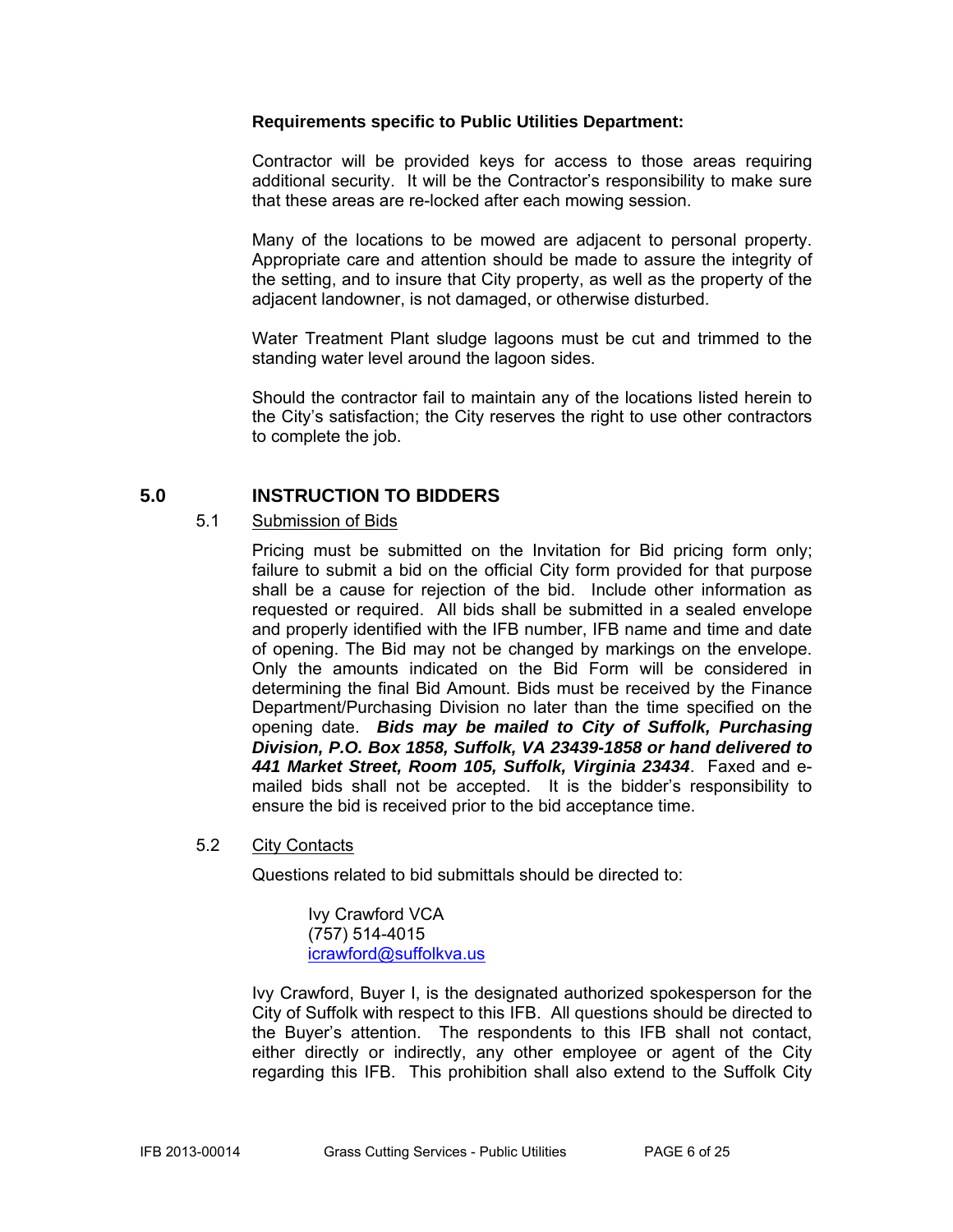Council and locally elected officials. Any such unauthorized contact may disqualify the bidder from this procurement.

#### 5.3 Firm Pricing

Bid price must be firm for City acceptance for ninety (90) days from bid opening date.

#### 5.4 Pricing to be F.O.B. Destination – Freight Included

Pricing shall be F.O.B. destination-freight included for all competitive bids. F.O.B. Destination-Freight Included shall include all shipping costs to the City location(s) at the unit cost. No additional shipping charges shall be allowed.

#### 5.5 Unit Price

Bid unit price on quantity specified – extend and show total. In case of errors in extension, unit prices shall govern. Bids subject to unlimited price increases will not be considered.

#### 5.6 Contract Quantities

The quantities specified in the Invitation for Bid are estimates only, and are given for the information of bidders and for the purpose of bid evaluation. They do not indicate the actual quantity, which will be ordered, since such volume will depend upon requirements, which develop during the contract period.

Quantities shown shall not be construed to represent any amount which the City shall be obligated to purchase under the contract, or relieve the contractor of his obligation to fill all orders placed by the City.

#### **NO BID WILL BE CONSIDERED WHICH STIPULATES THAT THE CITY OF SUFFOLK SHALL GUARANTEE A SPECIFIC AMOUNT OF WORK.**

#### 5.7 Authority to Bind Firm in Contract

Bids must include full legal firm name and address of bidder. Failure to manually sign bid may disqualify it. Person signing bid should show Title or Authority to bind the firm in a Contract.

#### 5.8 Withdrawal of Bids

Bids may be withdrawn any time prior to the bid opening. Withdrawal of bids may be accomplished by submitting such request in writing on the issuing company's letterhead either in person or by certified mail. No bids may be withdrawn after the established bid opening date or time, unless the purchaser has extended the opening date.

#### 5.9 Rejection of Bid

The City reserves the right to waive any technical errors in bids received and/or to reject any and all bids. Without limiting the generality of the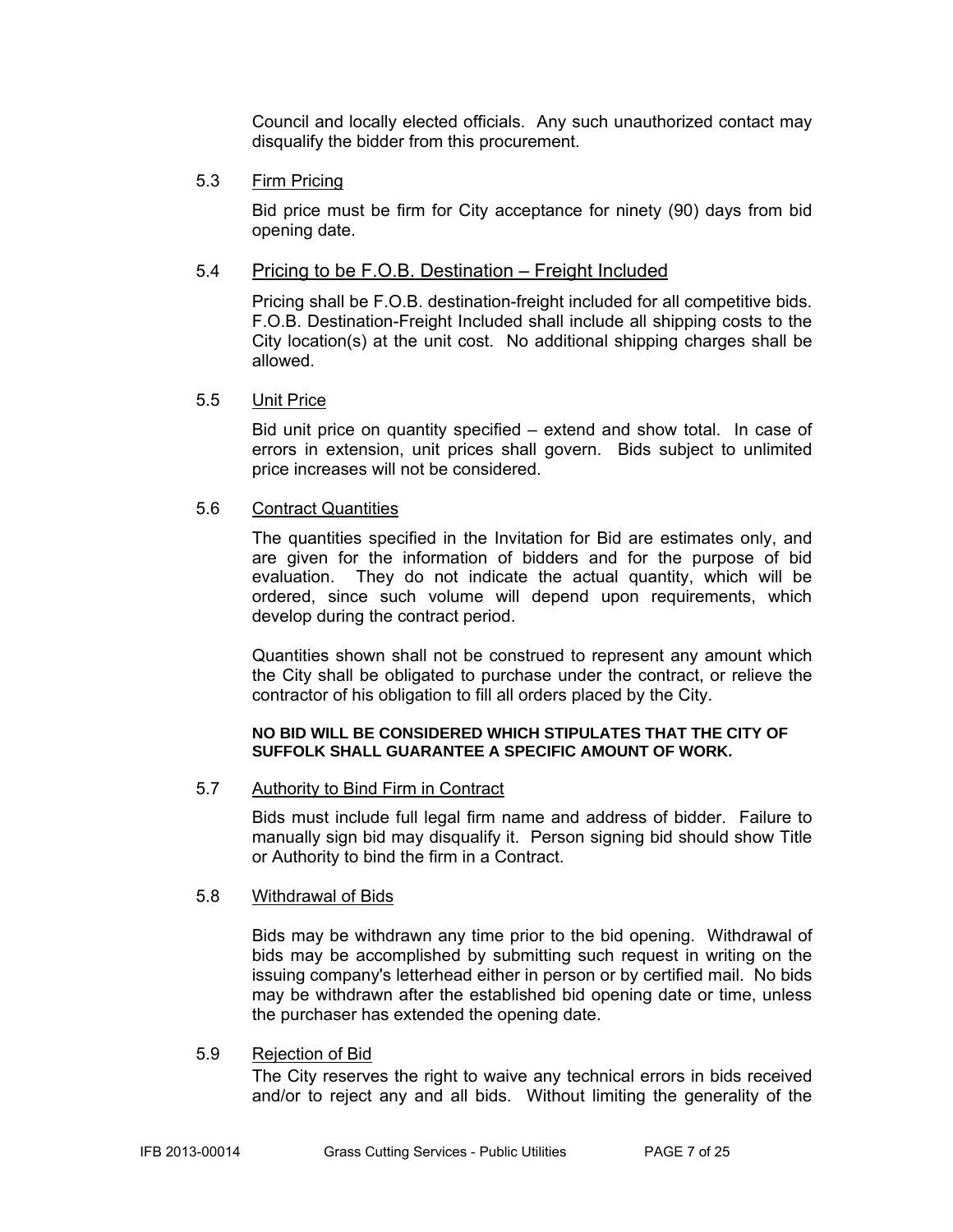foregoing, any bid which is incomplete, obscure, or irregular may be rejected; any bid failing to comply with all terms and conditions or failing to conform to the specifications may be rejected; any bid having interlineations, erasures, or corrections not appropriately initialed by the bidder may be rejected; and any bid accompanied by an insufficient or irregular bid security may be rejected.

#### 5.10 Late Bid

Late bids will be returned to bidder unopened, if opening date and bidder's return address is shown on the container. Late bids shall not be accepted. It is the responsibility of the bidder to ensure the bid is received prior to the bid acceptance time.

#### 5.11 Rights of the City

The City reserves the right to accept or reject all or part of any bid, waive any informality and award the contract to the lowest responsive and responsible bidder to best serve the interest of the City.

#### 5.12 Use of Contract by Other Public Bodies

Bidders are advised that the resultant contract may be extended, with the authorization of the Bidder, to other public bodies, or public agencies or institutions of the United States to permit their use of the contract at the same prices and/or discounts and terms and conditions of the resulting contract. If any other public body decides to use the final contract, the Contractor shall deal directly with the public body concerning the placement of orders, issuance of the purchase orders, contractual disputes, invoicing and payment. The City of Suffolk acts only as the "Contracting Agent" for these public bodies. Failure to extend a contract to a public body will have no effect on consideration of your bid.

It is the Contractor's responsibility to notify the public body(s) of the availability of the contract(s).

Other public bodies desiring to use the contract shall make their own legal determination as to whether the use of this contract is consistent with their laws, regulations and other policies.

Each public body has the option of executing a separate contract with the Contractor(s). Public bodies may add terms and conditions required by statue, ordinances, and regulations, to the extent that they do not conflict with the contract terms and conditions. If, when preparing such a contract, the general terms and conditions of a public body are unacceptable to the Contractor, the Contractor may withdraw its extension of the award to that public body.

The City of Suffolk shall not be held liable for any costs or damages incurred by another public body as a result of any award extended to that public body by the Contractor.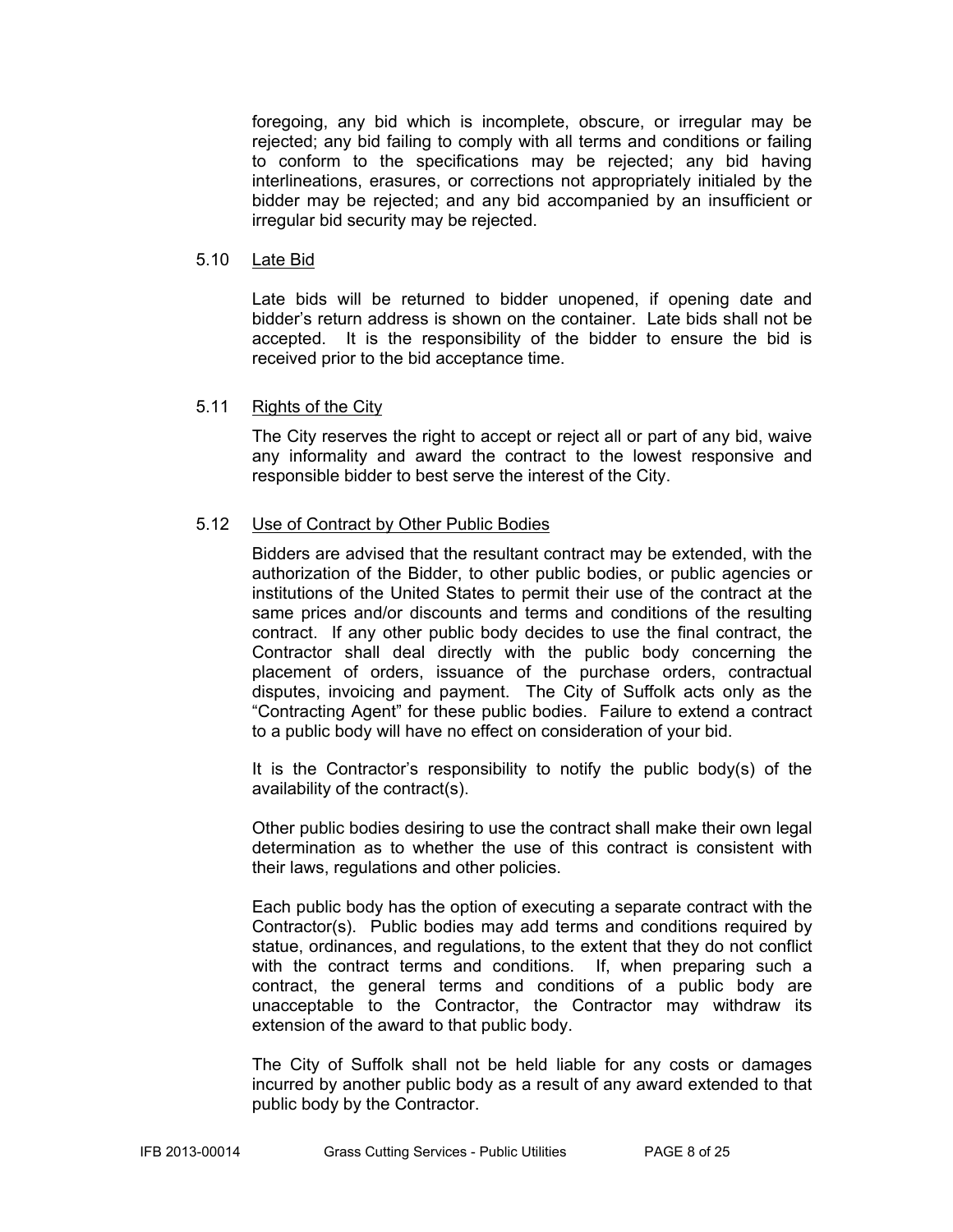#### 5.13 Inclement Weather/Closure of City Hall

If City Hall is closed for business at the time scheduled for bid opening, for whatever reason, sealed bids will be accepted and opened on the next scheduled business day, at the originally scheduled time.

#### 5.14 Basis for Award

Contract award will be made to the lowest responsive and responsible bidder at the City's sole discretion. The City reserves the right to award the contract by item or in total for the contract period; the decision to make such award will be at the sole discretion of the City.

#### 5.15 Announcement of Award

Upon the award or the announcement of the decision to award a contract as a result of this solicitation, the City will publicly post such notice on the bulletin board located outside of Room 105 of the Purchasing Division and/or on the City's web site, www.suffolkva.us for a minimum of ten (10) days.

#### 5.16 Bidder Qualification

Only bids from established contractors for work similar in scope to work herein shall be considered; the City reserves the right to request specific reference information prior to award. Bidder shall demonstrate that he has adequate and appropriate manpower, tools and equipment to respond and perform in accordance with the provisions herein.

The City may, at its option, disqualify a bidder and reject his bid for cause. Reasons deemed to be sufficient for this action shall include, but not be limited to, the following:

- **Evidence of collusion among bidders.**
- Receipt of more than one bid on any project from an individual, or from a corporation. This restriction does not apply to subcontractors
- Default on any previous contract.
- **For unreasonable failure to complete a previous contract within** the specified time or for being in arrears on an existing contract without reasonable cause for being in arrears.
- **Inability to perform as revealed by an investigation of the Bidder's** financial statement, experience and/or plant and equipment.

#### **6.0 CONTRACT TERMS AND CONDITIONS**

The resulting contract with the successful bidder will be subject to the following terms and conditions: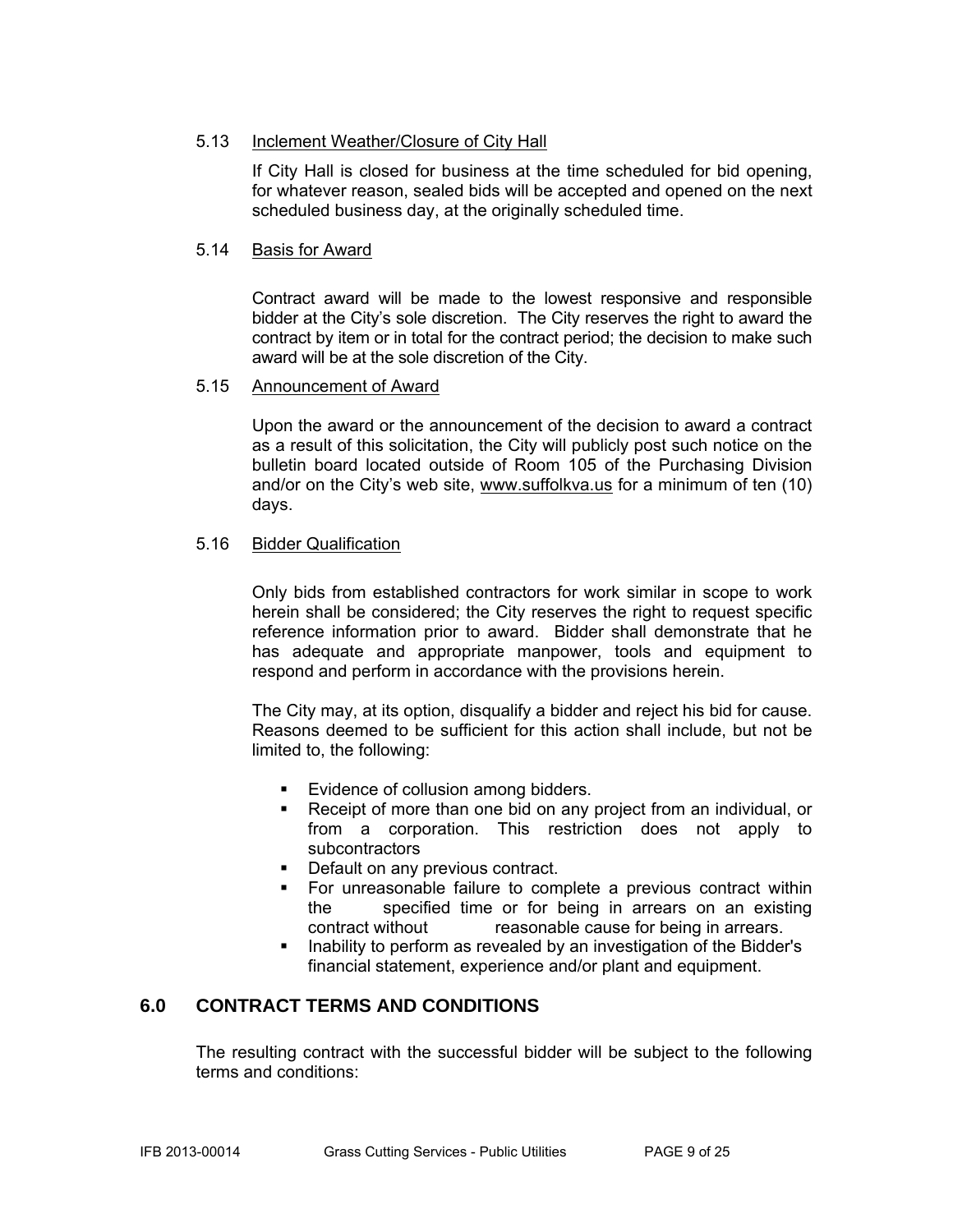#### 6.1 License Requirement

All firms doing business in the City of Suffolk are required to be licensed in accordance with the City of Suffolk business license ordinance.

Wholesale and retail merchants without a business location in the City of Suffolk are exempt from this requirement. Any questions concerning business licenses should be directed to the Commissioner of the Revenue's Office, telephone (757) 514-4260.

#### 6.2 Insurance

The successful offeror shall procure, maintain, and provide proof of, insurance coverages for injuries to persons and/or property damage as may arise from or in conjunction with, the work performed on behalf of the City by the offeror, his agents, representatives, employees or subcontractors. Proof of coverage as contained herein shall consist of all policies, endorsements, declaration pages and certificates of insurance and shall be submitted fifteen (15) days prior to the commencement of work and such coverage shall be maintained by the offeror for the duration of the contract period; for occurrence policies. Claims made policies must be in force or that coverage purchased for three (3) years after contract completion date.

a. Workers Compensation

As statutorily required by the Commonwealth of Virginia. Employers Liability, minimum requirement of \$1,000,000.

#### b. Commercial General Liability

Minimum Limits

General Liability:

- \$1,000,000 General Aggregate Limit
- \$1,000,000 Products & Completed Operations
- \$1,000,000 Personal and Advertising Injury
- \$1,000,000 Each Occurrence Limit
- \$ 50,000 Fire Damage Limit
- \$ 5,000 Medical Expense Limit

#### c. Auto Liability insurance

Coverage sufficient to cover all vehicles owned, used, or hired by the Contractor, his agents, representatives, employees or subcontractors. Minimum Limits

Automobile Liability:

\$1,000,000 Combined Single Limit

- d. Coverage Provisions
	- 1. All deductibles or self-insured retention shall appear on the declaration pages, endorsements, and/or policies provided.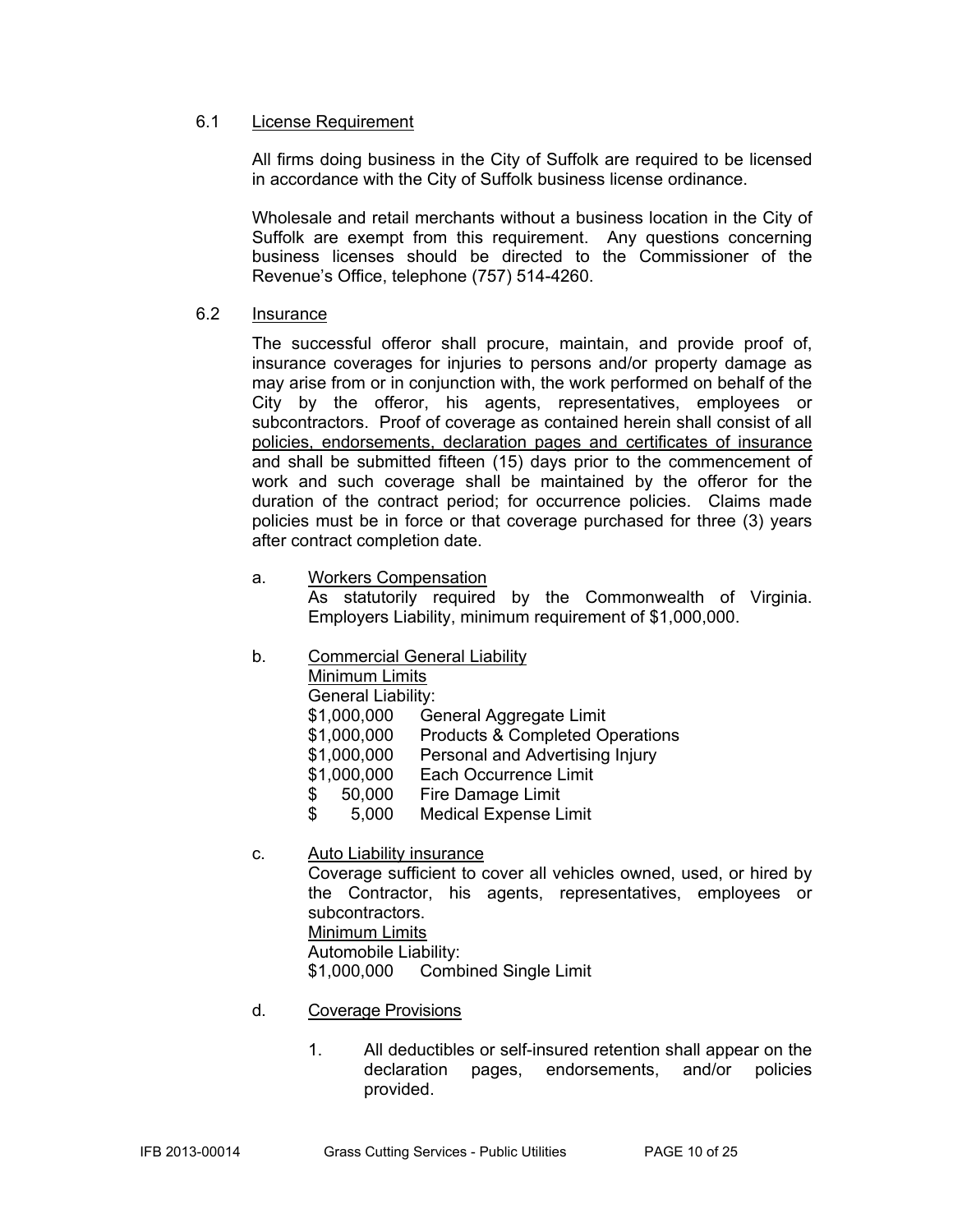- 2. The City of Suffolk, its officers/officials, employees, agents and volunteers shall be added as "additional insured" as their interests may appear. A copy of all endorsements, declaration pages and policies that address additional insureds shall be provided. This provision does not apply to Professional Liability or Workers' Compensation/Employers' Liability.
- 3. The CONTRACTOR'S insurance shall be primary over any applicable insurance or self-insurance maintained by the CITY.
- 4. The CONTRACTOR shall provide 30 days written notice to the CITY before any cancellation, suspension, or void of coverage in whole or part, where such provision is reasonable.
- 5. All coverage for CONTRACTOR'S subcontractors shall be subject to all of the requirements stated herein.
- 6. All deductibles or self-insured retention shall appear on the declaration page(s), endorsement(s) and/or policies and shall be subject to approval by the City. At the option of the City, either; the insurer shall reduce or eliminate such deductible or self-insured retention; or the offeror shall be required to procure a bond guaranteeing payment of losses and related claims expenses.
- 7. Failure to comply with any reporting provisions of the policy(s) shall not affect coverage provided the CITY, its officers/officials, agents, employees
- 8. The insurer shall agree to waive all rights of subrogation against the CITY, its officers/officials, agents, against the CITY, its officers/officials, agents, employees or volunteers for any act, omission or condition of premises which the parties may be held liable by reason of negligence.
- 9. The offeror shall furnish the City with all certificates of insurance, endorsements, declaration pages, and policies affecting coverage. All documents are to be signed by a person authorized by the insurance company(s) to bind coverage on its' behalf, if executed by a broker, notarized copy of authorization to bind, or certify coverage must be attached.
- . 10. All insurance shall be placed with insurers maintaining an A.M. Best rating of no less than an A: VII. If A.M. Best rating is less than A: VII, approval must be received from CITY's Risk Manager.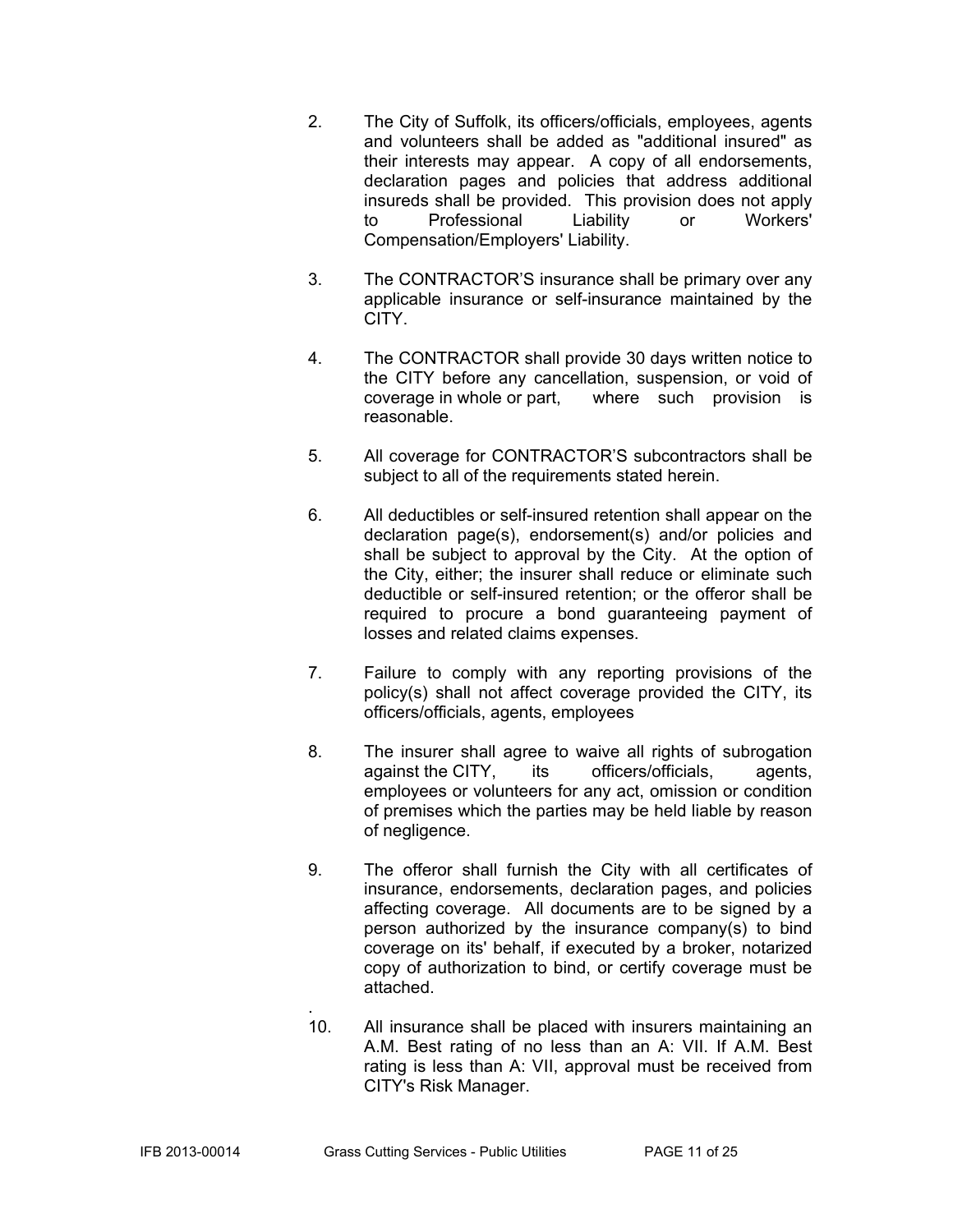All coverage designated herein shall be as broad as the Insurance Services Office (ISO) forms filed for use with the Commonwealth of Virginia.

#### 6.3 Hold Harmless Clause

The Contractor shall, during the term of the contract, defend, indemnify and hold harmless the City of Suffolk from and against any and all losses, damages, claims, fines, penalties, suits and costs, including bodily injury or death of any person(s), or loss or damage to property, as well as fines, assessments and penalties imposed by any authority which may arise out of any violations of law by, and all acts and omissions of the Contractor, the Contractor's agents, employees occurring in connection with the products, completed operations, and other services covered herein.

#### 6.4 Safety

All contractor and subcontractor performing services for the City are required and shall comply with all Occupational Safety and Health Administration (OSHA), State and City Safety and Occupational Health Standards and any other applicable rules and regulations. Also all contractors and subcontractors shall be held responsible for the safety of their employees and any unsafe acts or conditions that may cause injury or damage to any persons or property within and around the work site area under this contract.

#### 6.5 Anti-Discrimination

By submitting their bids, bidders certify to the City that they will conform to the provisions of the Federal Civil Rights Act of 1964, as amended, as well as the Virginia Fair Employment Contracting Act of 1975, as amended, where applicable, the Virginians with Disabilities Act, the Americans with Disabilities Act and 2.2-4311 of the Virginia Public Procurement Act (VPPA). If the award is made to a faith-based organization, the organization shall not discriminate against any recipient of goods, services, or disbursements made pursuant to the contract on the basis of the recipient's religion, religious belief, refusal to participate in a religious practice, or on the basis of race, age, color, gender or national origin and shall be subject to the same rules as other organizations that contract with public bodies to account for the use of the funds provided; however, if the faith-based organization segregates public funds into separate accounts, only the accounts and programs funded with public funds shall be subject to audit by the public body. (Code of Virginia 2.2.4343.1E).

In every contract over \$10,000 shall include the following provisions:

- 1. During the performance of this contract, the contractor agrees as follows:
	- a. The contractor will not discriminate against any employee or applicant for employment because of race, religion,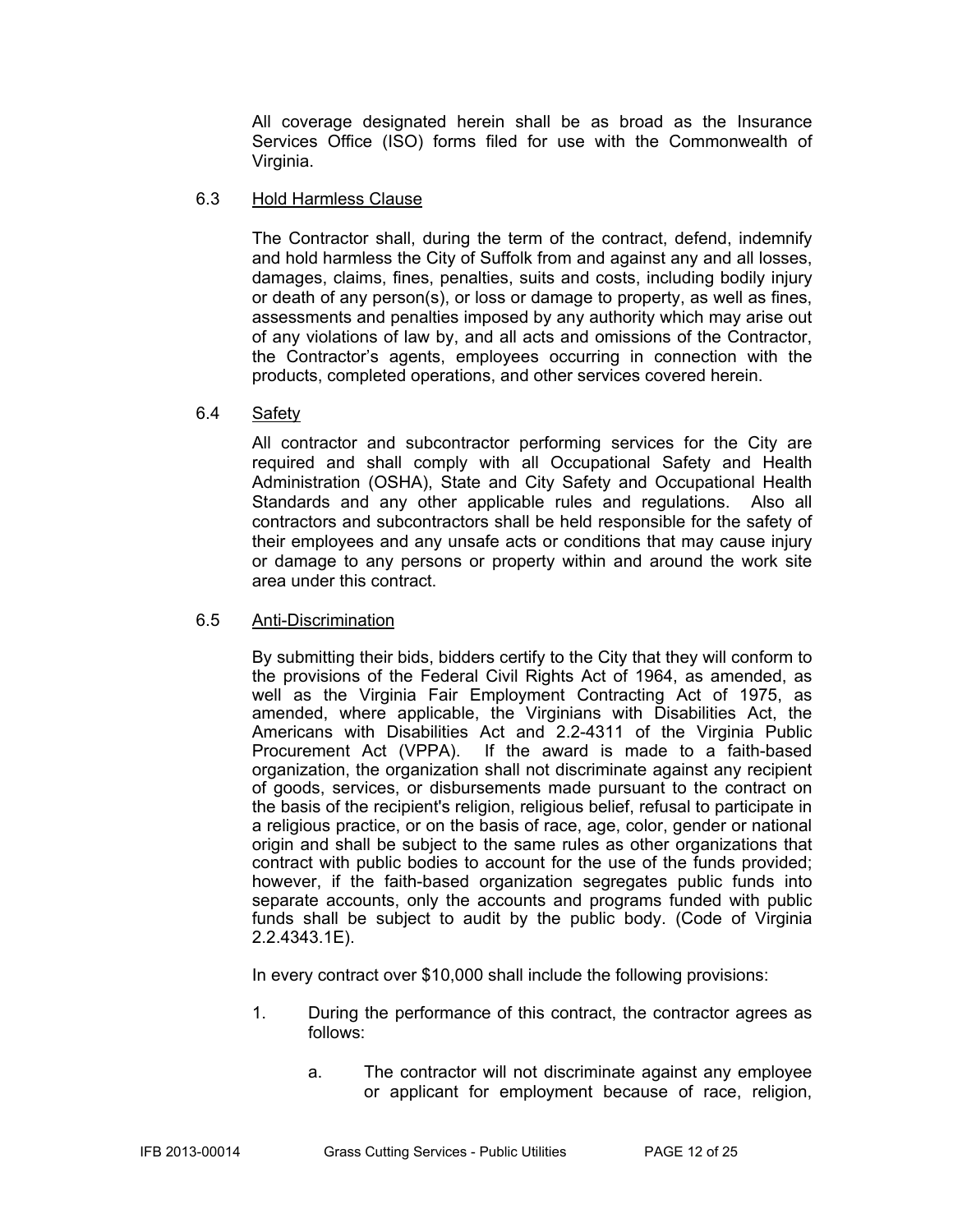color, sex, national origin, age, disability, service disabled veterans or any other basis prohibited by state law relating to discrimination in employment, except where there is a bona fide occupational qualification reasonably necessary to the normal operation of the contractor. The contractor agrees to post in conspicuous places, available to employees and applicants for employment, notices setting forth the provisions of this nondiscrimination clause.

- b. The contractor, in all solicitations or advertisements for employees placed by or on behalf of the contractor, will state that such contractor is an equal opportunity employer.
- c. Notices, advertisements and solicitations placed in accordance with federal law, rule or regulation shall be deemed sufficient for the purpose of meeting these requirements.
- 2. The contractor will include the provisions of No. 1 above in every subcontract or purchase order over \$10,000, so that the provisions will be binding upon each subcontractor or vendor.

#### 6.6 Ethics in Public Contracting

By submitting a bid, the bidder certifies that their bid is made without collusion or fraud and that they have not offered or received any kickbacks or inducements from any other bidder, supplier, manufacturer or subcontractor in connection with their bid, and that they have not conferred on any public employee having official responsibility for this procurement transaction any payment, loan subscription, advance, deposit of money, services or anything of more than nominal value, present or promised, unless consideration of substantially equal or greater value was exchanged. (Code of Virginia 2.2-4367)

#### 6.7 Compliance with Federal Immigration Law

Contractor does not, and shall not during the performance of the contract for goods and services in the Commonwealth of Virginia, knowingly employ an unauthorized alien as defined in the Federal Immigration Reform and Control Act of 1986.

#### 6.8 Debarment Status

By submitting a bid, bidders certify that they are not currently debarred by the Commonwealth of Virginia from submitting bids or proposals on contracts for the type of goods and/or services covered by this solicitation, nor are they an agent of any person or entity that is currently so debarred.

#### 6.9 Antitrust

By entering into a contract, the contractor conveys, sells, assigns, and transfers to the City of Suffolk all rights, title and interest in and to all causes of action it may now have or hereafter acquire under the antitrust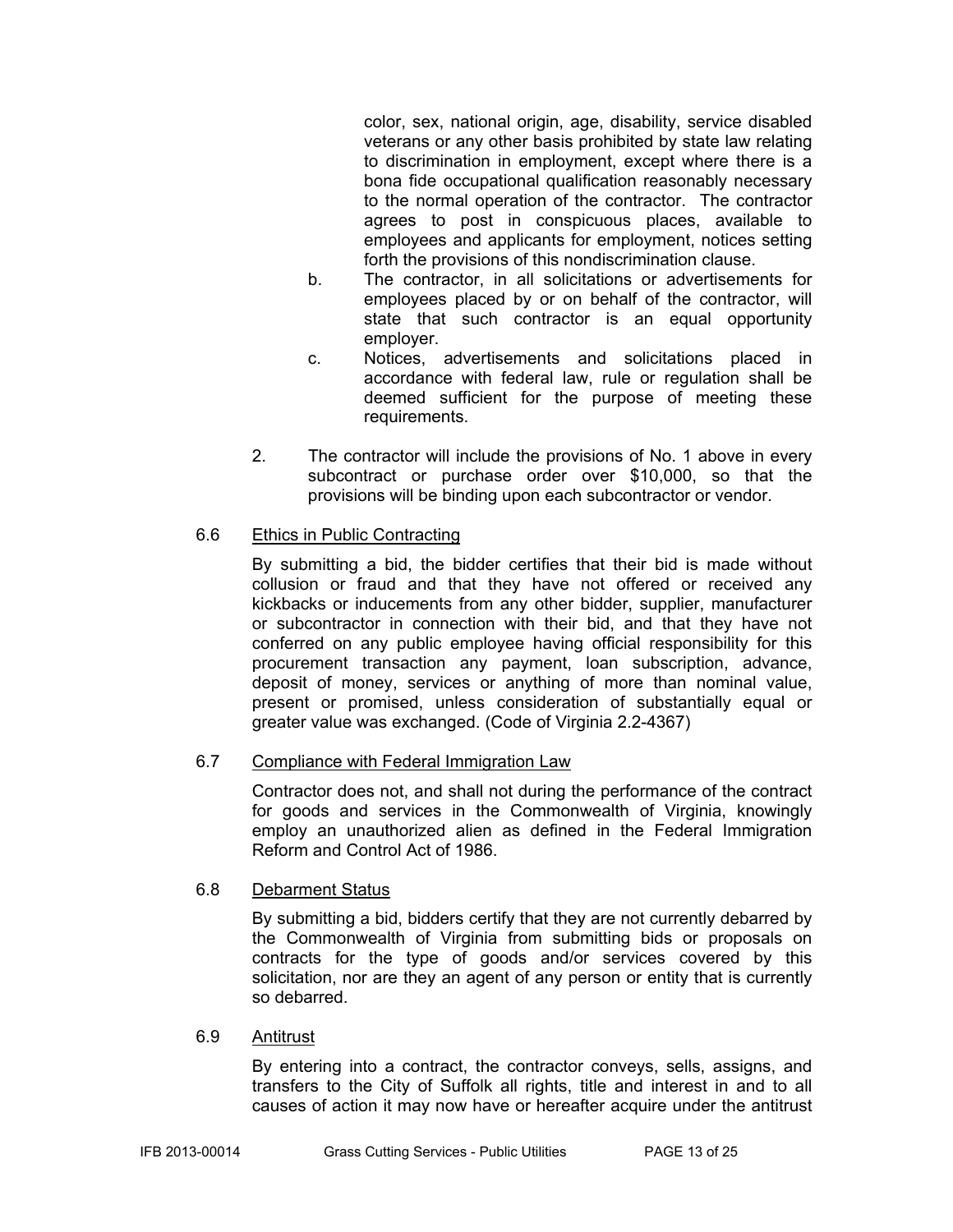laws of the United States and the Commonwealth of Virginia, relating to the particular goods or services purchased or acquired by the City of Suffolk under said contract.

#### 6.10 Drug-free Workplace

During the performance of this contract, the contractor agrees to (i) provide a drug-free workplace for the contractor's employees; (ii) post in conspicuous places, available to employees and applicants for employment, a statement notifying employees that the unlawful manufacture, sale, distribution, dispensation, possession, or use of a controlled substance or marijuana is prohibited in the contractor's workplace and specifying the actions that will be taken against employees for violations of such prohibition; (iii) state in all solicitations or advertisements for employees placed by or behalf of the contractor that the contractor maintains a drug-free workplace; and (iv) include the provisions of the foregoing clauses in every subcontract or purchase order of over \$10,000, so that the provisions will be binding upon each subcontractor or vendor.

For the purpose of this section, "drug-free workplace" means a site for the performance of work done in connection with a specific contract awarded to a contractor in accordance with this chapter, the employees of whom are prohibited from engaging in the unlawful manufacture, sale, distribution, dispensation, possession, or use of a controlled substance or marijuana during the performance of the contract.

#### 6.11 Exemption from Taxes

The City is exempt from State Sales Tax and Federal Excise Tax. Tax Exemption Certificate indicating the City's tax exempt status will be furnished by the City of Suffolk.

#### 6.12 Faith-Based Organizations

City of Suffolk does not discriminate against faith-based organizations.

#### 6.13 Substitutions

NO substitutions or cancellations permitted after award without written approval by the Purchasing Agent.

#### 6.14 Method of Payment

Contractor shall submit invoices in duplicate for each delivery, such statement to include detailed breakdown of all charges, and shall be based on completion of tasks or deliverables.

Invoices shall be submitted to using departments.

Upon acceptance of work, the City will render payment within forty-five (45) days of receipt of invoice. Interest shall accrue at the rate of one percent per month. Unless otherwise provided under the terms of this CONTRACT, interest for late payments shall not exceed one percent (1%) per month.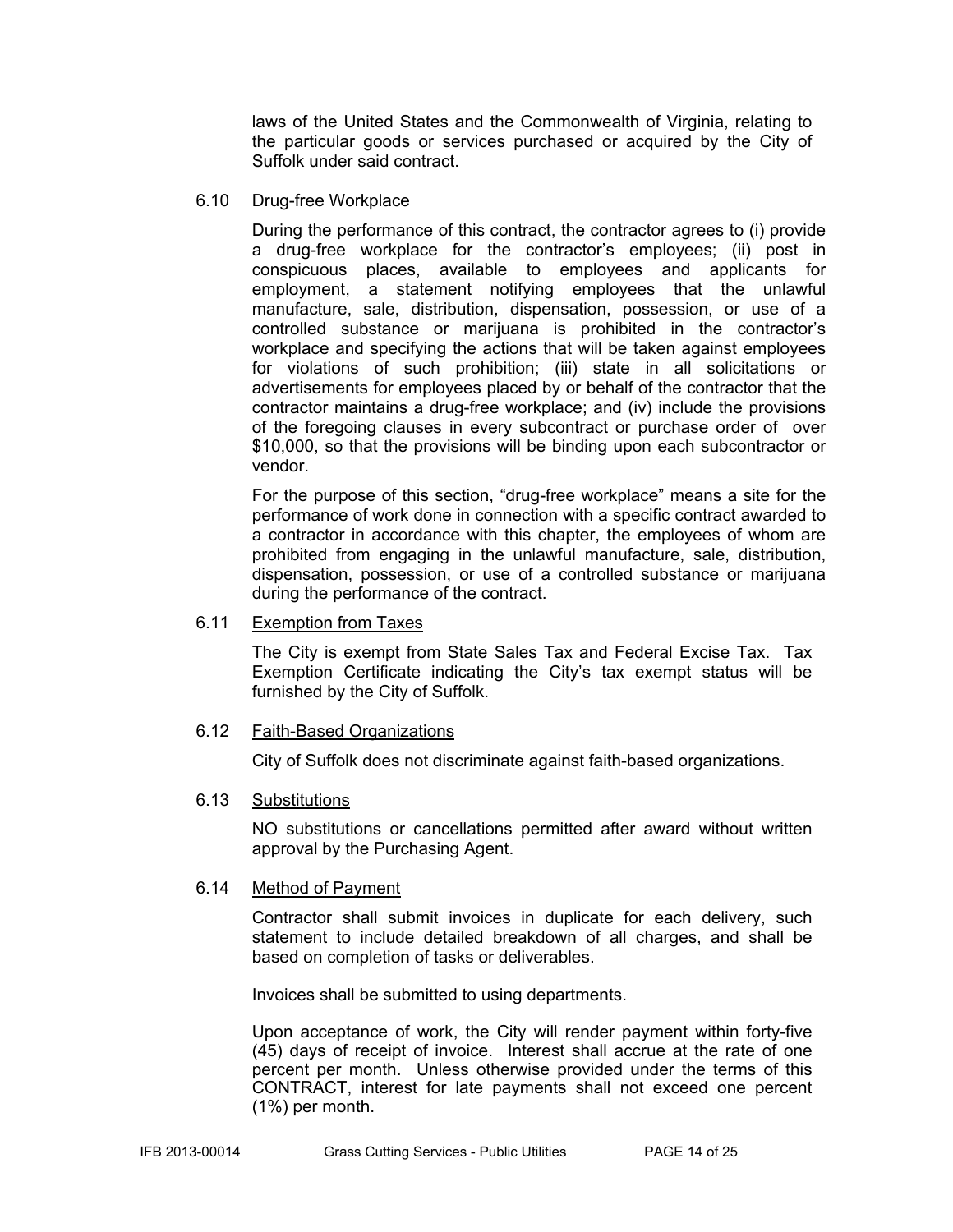Individual contractors shall provide their social security numbers, and proprietorships, partnerships, and corporations shall provide their federal employer identification number on the pricing form.

#### 6.15 Payments to Subcontractors

Within seven (7) days after receipt of monies paid by the City for work performed by a subcontractor under this contractor, the contractor shall either:

- a. Pay the subcontractor for the proportionate share of the total payment received from the City attributable to the work performed by the subcontractor under this contract; or
- b. Notify the City and subcontractor, in writing, of his intention to withhold all or a part of the subcontractor's payment and the reason for non-payment.

The contractor shall pay interest to the subcontractor on all amounts owed that remain unpaid beyond the seven (7) day period except for amounts withheld as allowed in item b above.

Payments to subcontractor shall be made in accordance with § 2.2-4354 of Code of Virginia (1950), as amended. Unless otherwise specified in the contract, interest shall accrue at the rate of one percent (1%) per month.

#### 6.16 Non-Assignment

This contract may not be assigned in whole or in part without the written consent of the Purchasing Agent.

#### 6.17 Termination without Cause

The City may at any time, and for any reason, terminate this Contract by written notice to contractor specifying the termination date, which shall be not less than thirty (30) days from the date such notice is mailed.

Notice shall be given to contractor by certified mail/return receipt requested at the address set forth in contractor's Bid or as provided in this Contract.

In the event of such termination, contractor shall be paid such amount as shall compensate contractor for the work satisfactorily completed, and accepted by the City, at the time of termination.

If the City terminates this Contract, contractor shall withdraw its personnel and equipment, cease performance of any further work under this Contract, and turn over to the City any work completed or in process for which payment has been made.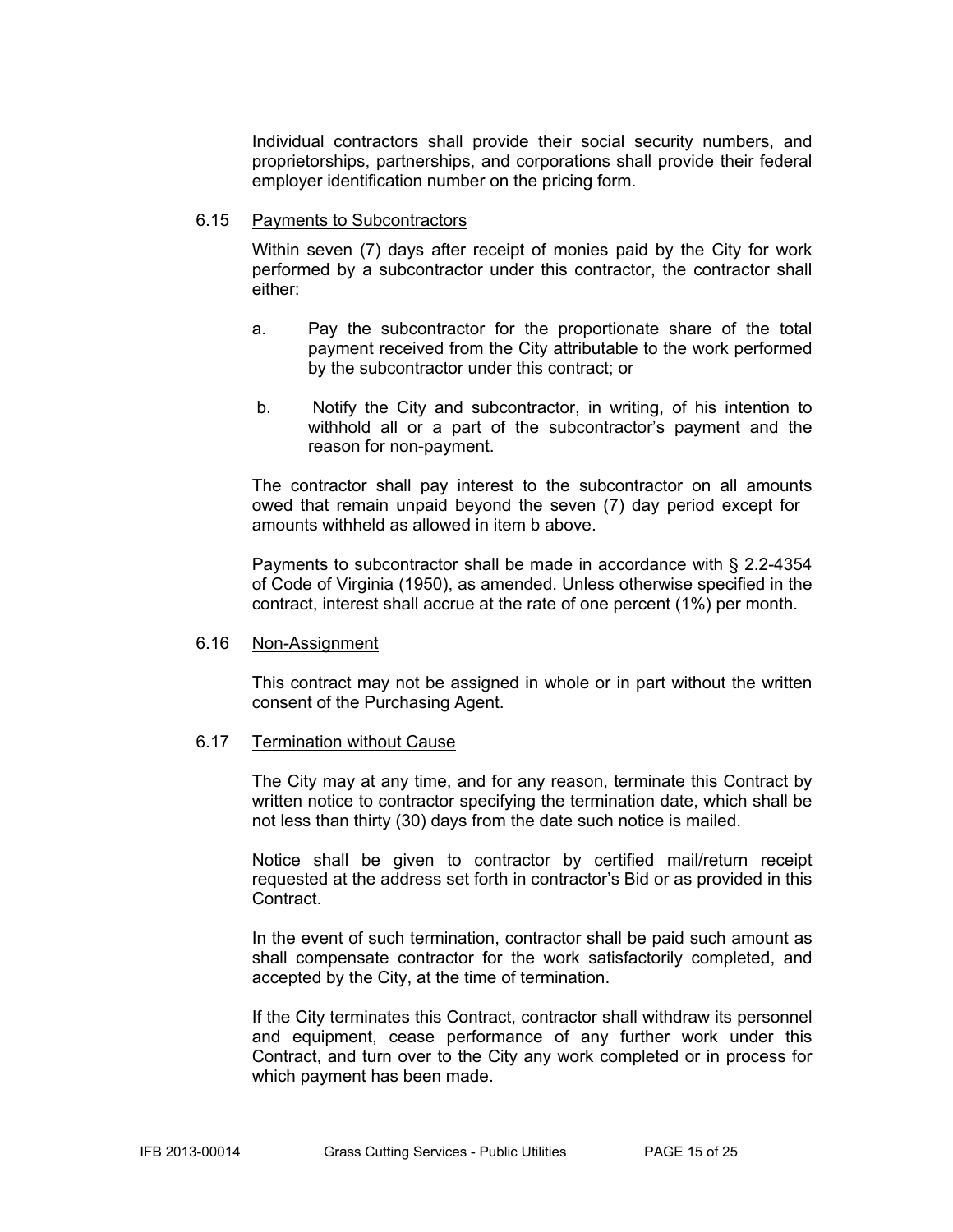#### 6.18 Termination with Cause/Default/Cancellation

In the event that contractor shall for any reason or through any cause be in default of the terms of this Contract, the City may give contractor written notice of such default by certified mail/return receipt requested at the address set forth in Contractor's Bid/Proposal or as provided in this contract.

Unless otherwise provided, contractor shall have ten (10) days from the date such notice is mailed in which to cure the default. Upon failure of contractor to cure the default, the City may immediately cancel and terminate this contract as of the mailing date of the default notice.

Upon termination, contractor shall withdraw its personnel and equipment, cease performance of any further work under the contract, and turn over to the City any work in process for which payment has been made.

In the event of violations of law, safety or health standards and regulations, this contract may be immediately cancelled and terminated by the City and provisions herein with respect to opportunity to cure default shall not be applicable.

#### 6.19 Non-Appropriation – Availability of Funds

It is understood and agreed between the parties hereto that the City shall be bound and obligated hereunder only to the extent that the funds shall have been appropriated and budgeted for the purpose of this contract. In the event funds are not appropriated and budgeted in any fiscal year for payments due under this contract, the City shall immediately notify contractor of such occurrence and this contract shall terminate on the last day of the fiscal year for which the appropriation was made without penalty or expense to the City of any kind whatsoever.

#### 6.20 Changes and Additions

It shall be the responsibility of the Contractor to notify the City, in writing, of any necessary modifications or additions in the Scope of this Agreement. Compensation for changes or additions in the Scope of this Agreement will be negotiated and approved by the City, in writing.

It is understood and agreed to by both the City and the Contractor that such modifications or additions to this Agreement shall be made only by the full execution of the City's standard Agreement change order form. Furthermore, it is understood and agreed by both parties that any work done by the Contractor on such modification or addition to this Agreement prior to the City's execution of its standard Agreement change order form shall be at the total risk of the Contractor and said work may not be compensated by the City.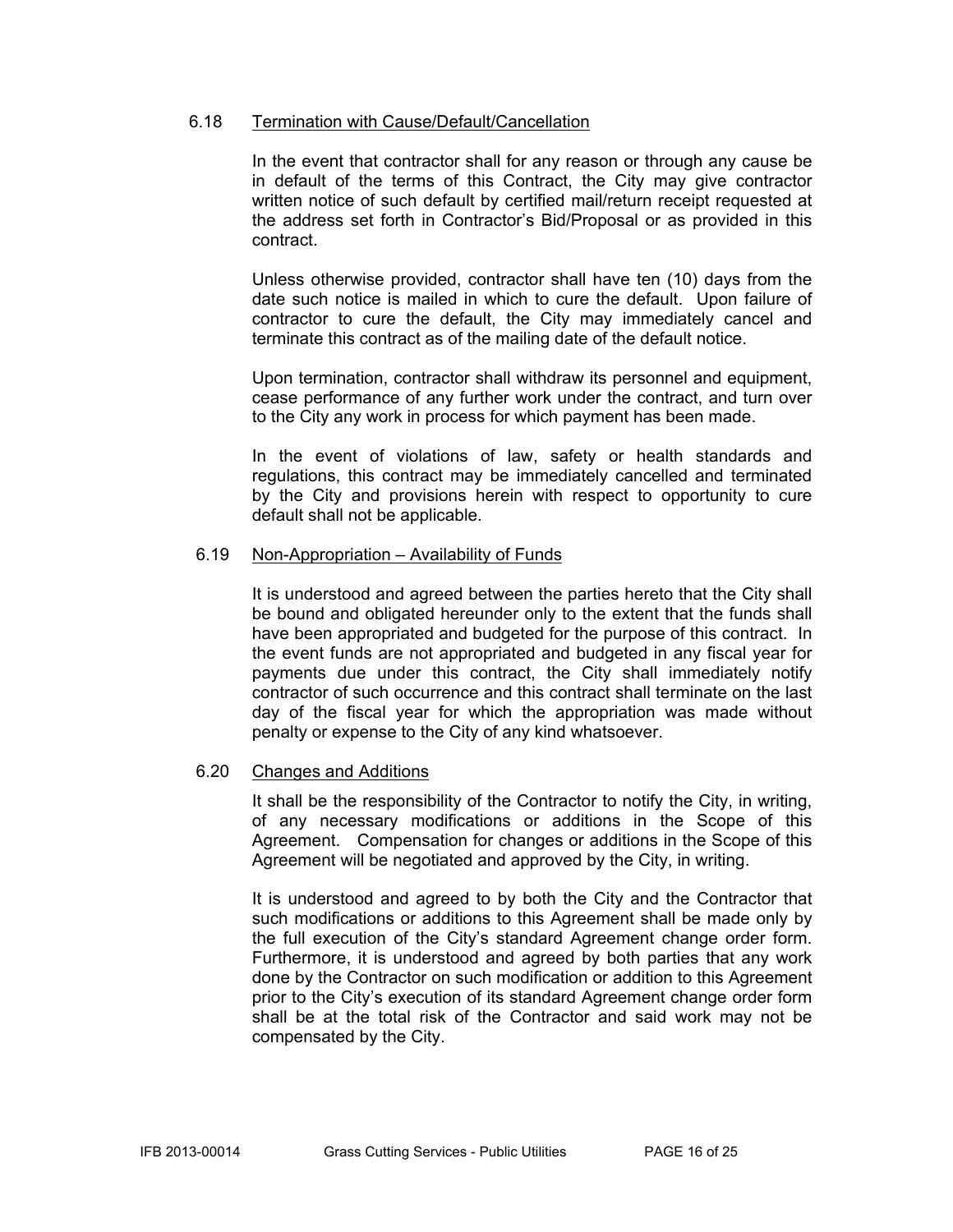#### 6.21 Severability

If any part, term, or provision of this agreement, shall be found by the Court to be legally invalid or unenforceable, then such provision or portion thereof, shall be performed in accordance with applicable laws. The invalidity or unenforceability of any provision or portion of any contract document shall not affect the validity of any other provision or portion of the contract document.

#### 6.22 Conflict of Interest

Contractor shall not accept or receive commissions or other payments from third parties for soliciting, negotiating, procuring, or effecting insurance on behalf of the City.

#### 6.23 Responsibility of Contractor

The Contractor shall, without additional costs or fee to the City, correct or revise any errors or deficiencies in his performance. Neither the City's review, approval or acceptance of, nor payment for any of the services required under this Agreement shall be deemed a waiver of rights by the City, and the Contractor shall remain liable to the City for all costs which are incurred by the City as a result of the Contractor's negligent performance of any of the services furnished under this Agreement.

#### 6.24 Controlling Law

This Agreement is made, entered into, and shall be performed in the City of Suffolk, Virginia, and shall be governed by the applicable laws of the Commonwealth of Virginia without regard to its conflict of law rules.

#### 6.25 Venue; Pending/during Litigation

In the event of litigation concerning this Agreement, the parties agree to the exclusive jurisdiction and venue of the Circuit Court of the City of Suffolk, Virginia; however, in the event that the federal court has jurisdiction over the matter, then the parties agree to the exclusive jurisdiction and venue of the U.S. District Court for the Eastern District of Virginia, Norfolk Division.

The Contractor shall not cause a delay in services because of the pending or during litigation proceedings, except with the express, written consent of the City or written instruction/order from the Court.

#### 6.26 Applicable Laws

This contract shall be governed in all respects by the laws of the Commonwealth of Virginia. Any judicial action shall be filed in the Commonwealth of Virginia, City of Suffolk.

6.27 Compliance with State Law, Foreign and Domestic Business authorized to Transact Business in the Commonwealth (VPPA §2.2 – 4311.2)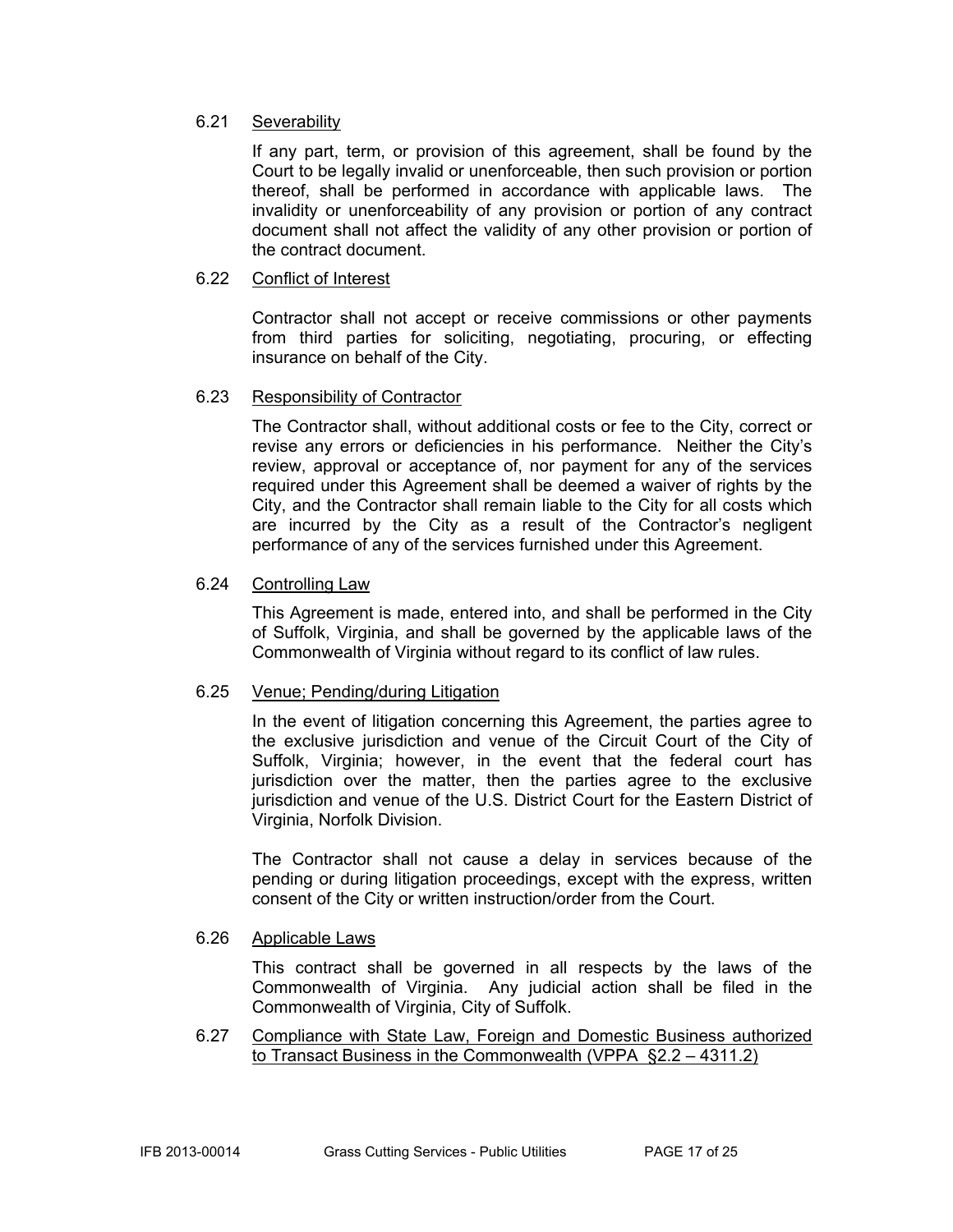A bidder or offeror organized or authorized to transact business in the Commonwealth pursuant to Title 13.1 or Title 50 is to include in its bid or proposal the identification number issued to it by the State Corporation Commission. Any bidder or offeror that is not required to be authorized to transact business in the Commonwealth as a foreign business entity under Title 13.1 or Title 50 or as otherwise required by law shall include in its bid or proposal a statement describing why the bidder or offeror is not required to be so authorized. A public body may void any contract with a business if the business fails to remain in compliance with the provisions of this section.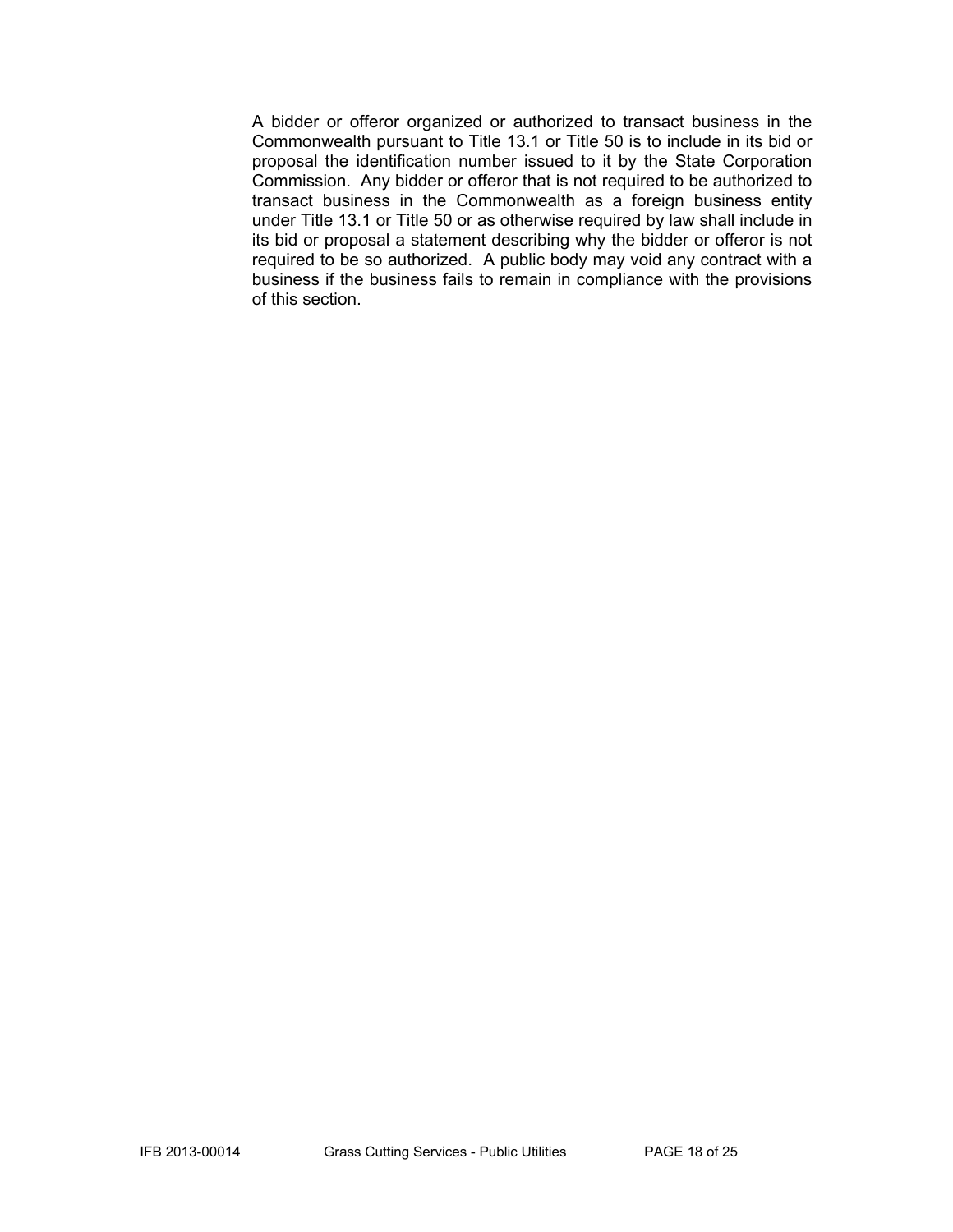# **BID FORM**

**TO:** City of Suffolk **BID:** Grass Cutting Services – Purchasing Division **Public Utilities** P.O. Box 1858 **DUE:** *August 22, 2012* Suffolk, VA 23434 **TIME:** 3:00 p.m., Local

**\_\_\_\_\_\_\_\_\_\_\_\_\_\_\_\_\_\_\_\_\_\_\_\_\_\_\_\_\_\_\_\_(Company)** offers to furnish all labor, equipment, transportation, materials, and insurance required to provide annual **Grass Cutting Services** for the City of Suffolk department of Public Utilities in accordance with all specifications, terms, and conditions herein.

**The bidder agrees to provide grass cutting services on an AS NEEDED BASIS in accordance with the specifications, terms, and conditions herein based on per cutting at each location. Price quoted per square foot shall apply to any and all locations which may be added during the contract period.** 

| Number         | <b>Site</b>                                | Frequency     | Cost Per Cut |
|----------------|--------------------------------------------|---------------|--------------|
| 1              | City Farm Tank                             | 7 to 10 days  |              |
| 2              | City Farm Well                             | 7 to 10 days  |              |
| 3              | County St. Water Tank Site                 | 7 to 10 days  |              |
| $\overline{4}$ | <b>Crittenden Road Well Site</b>           | 7 to 10 days  |              |
| 5              | Crumps Mill Pond                           | 14 to 21 days |              |
| 6              | <b>Holland Water Tank Site</b>             | 7 to 10 days  |              |
| $\overline{7}$ | <b>Holland Well Site</b>                   | 7 to 10 days  |              |
| 8              | <b>Jottom Lane Well Site</b>               | 7 to 10 days  |              |
| 9              | Judkins Court (Carolina Road<br>Tank Site) | 14 to 21 days |              |
| 10             | <b>Kilby Shores Well Site</b>              | 7 to 10 days  |              |
| 11             | Lake Speight Well Site                     | 7 to 10 days  |              |
| 12             | N. Suffolk Water Tank Site                 | 7 to 10 days  |              |
| 13             | <b>Nansemond Shores Well</b>               | 7 to 10 days  |              |
| 14             | Old Treatment Plant property               | 7 to 10 days  |              |

**See Attachment "A" for location descriptions.**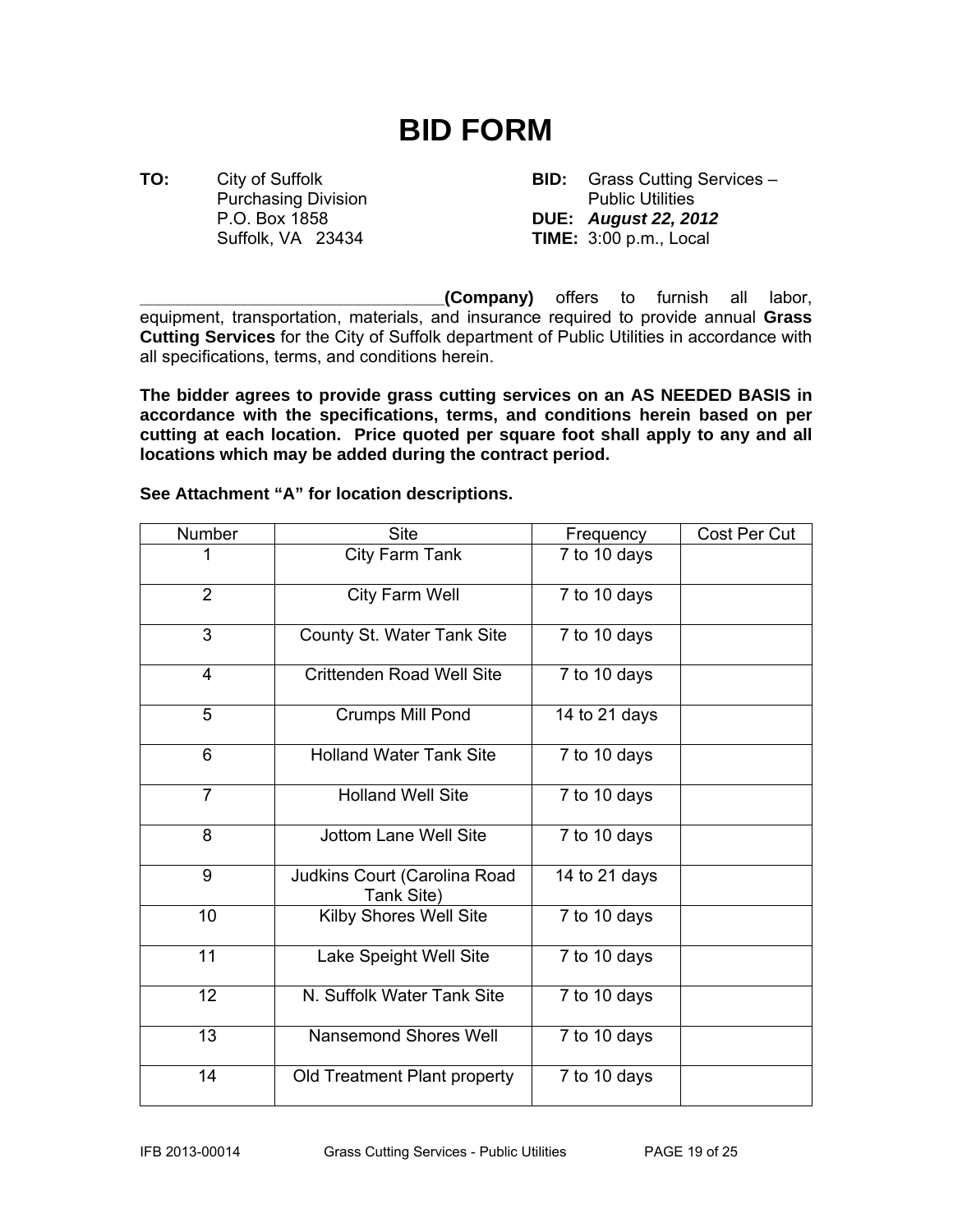| 15 | <b>PRV Site</b>                                                                | 14 to 21 days |    |
|----|--------------------------------------------------------------------------------|---------------|----|
| 16 | <b>Public Utilities Line</b><br>Maintenance Shop                               | 7 to 10 days  |    |
| 17 | Reids Ferry Well Site<br>and three foot buffer strip along<br>outside of fence | 7 to 10 days  |    |
| 18 | RT 17 Vault - Bridge Road                                                      | 14 to 21 days |    |
| 19 | <b>Turlington Park Well Site</b>                                               | 7 to 10 days  |    |
| 20 | <b>Water Treatment Plant</b>                                                   | 7 to 10 days  |    |
| 21 | <b>Westley Lane Well Site</b>                                                  | 14 to 21 days |    |
| 22 | <b>Whaleyville Office</b>                                                      | 7 to 10 days  |    |
| 23 | <b>Whaleyville Water Tank Site</b>                                             | 7 to 10 days  |    |
| 24 | Whaleyville Well Site 1 - 6251<br>Whaleyville Blvd.                            | 7 to 10 days  |    |
| 25 | Whaleyville Well Site $2 - 125$<br>Robertson St.                               | 7 to 10 days  |    |
| 26 | <b>Wilroy Water Tank Site</b>                                                  | 7 to 10 days  |    |
|    |                                                                                | $Total =$     | \$ |

#### **Unit Price**

#### **Additional Grass Cutting Services \$\_\_\_\_\_\_\_sq. ft.**

List all mowing equipment to be used by Contractor to maintain grass for this contract. Use back of BID FORM if additional space is needed.

|                   | Quantity | <b>Description</b> | <b>Manufacturer</b> |
|-------------------|----------|--------------------|---------------------|
| 1)                |          |                    |                     |
| 2)                |          |                    |                     |
| 3)                |          |                    |                     |
| $\left( 4\right)$ |          |                    |                     |
| 5)<br>6)          |          |                    |                     |
| 7)                |          |                    |                     |
| 8)                |          |                    |                     |
| 9)                |          |                    |                     |
| 10 <sup>°</sup>   |          |                    |                     |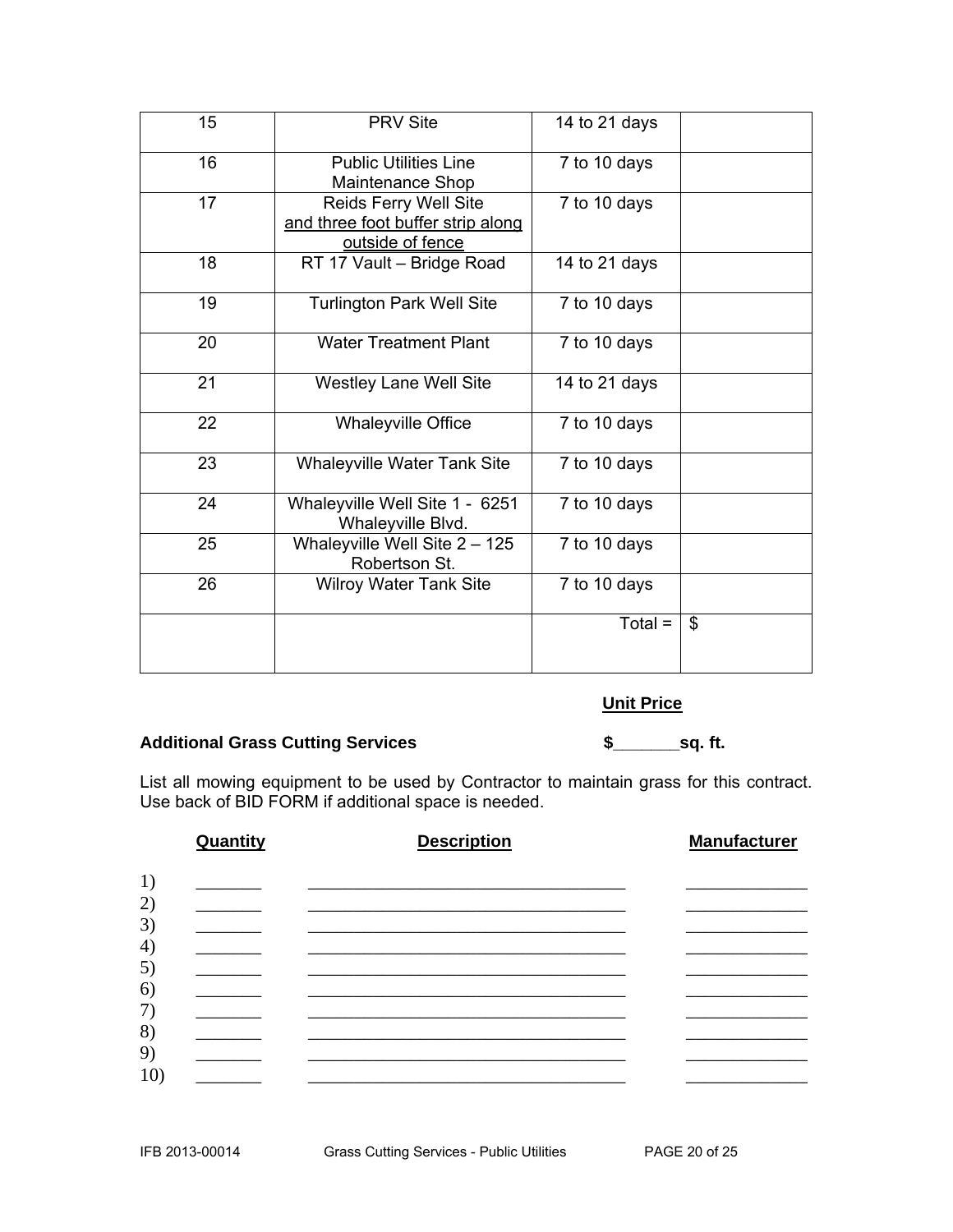**Manpower:** The Contractor has \_\_\_\_\_\_\_\_ (number) of employees available to his/her company to perform mowing services as needed for this contract.

| <b>Bidder has included Anti-collision Statement with bid.</b> | Yes/No (Circle one) |
|---------------------------------------------------------------|---------------------|
| Bidder has included Insurance documents with bid.             | Yes/No (Circle one) |
| Bidder has acknowledged any Addenda                           | Yes/No (Circle one) |
| Bidder has included SCC form with bid.                        | Yes/No (Circle one) |

**FEDERAL I.D. #\_\_\_\_\_\_\_\_\_\_\_\_\_\_\_\_\_\_\_\_\_**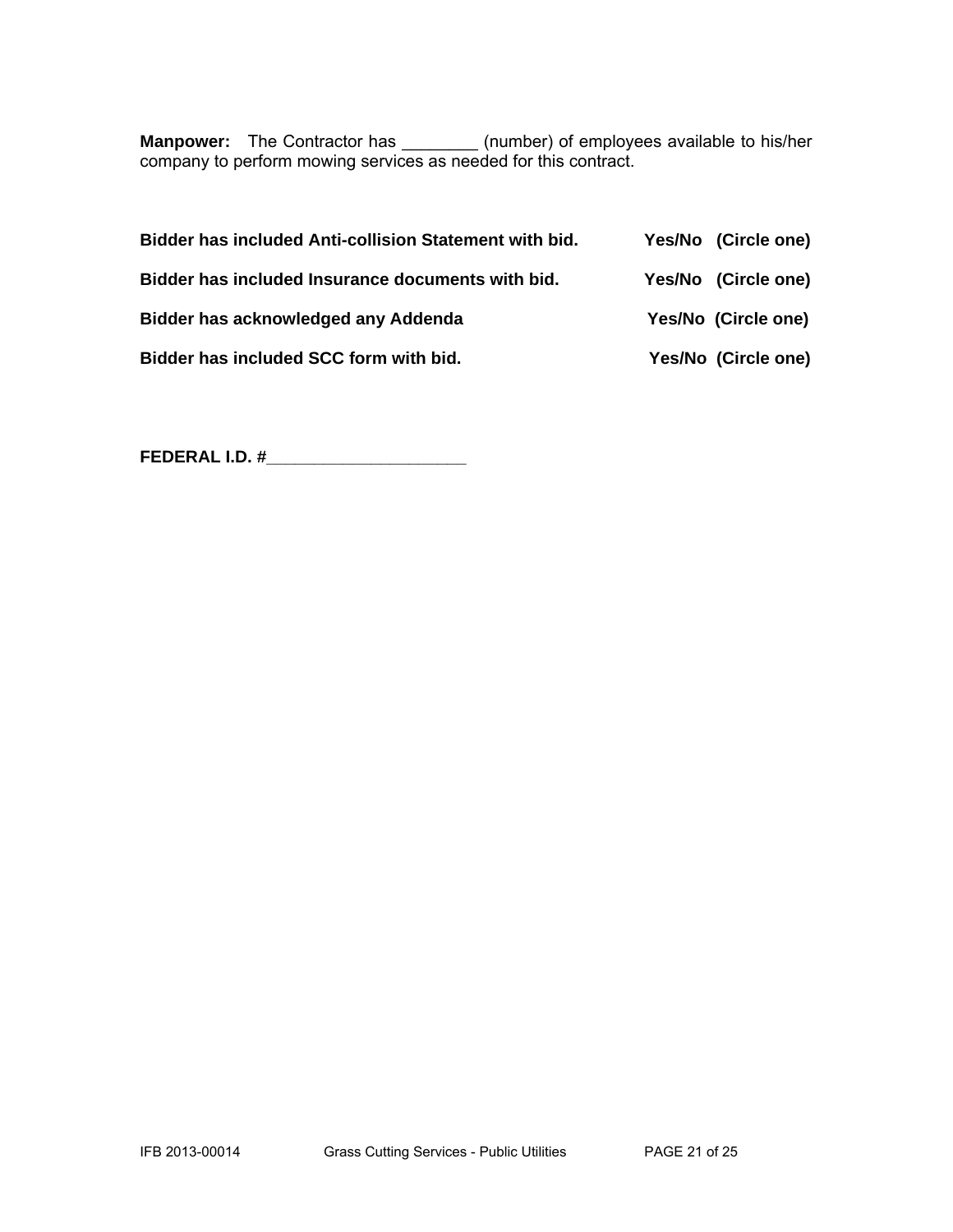| <b>Company Name</b> |         |
|---------------------|---------|
| Address             |         |
|                     |         |
|                     |         |
| Person Quoting      |         |
| Telephone No.       | Fax No. |

I certify by my signature below that I have received the documents associated with this bid/proposal and understand that the review for completeness of these bid documents and the understanding and comprehension of the bid specifications is solely my responsibility; based on this, by my signature below I waive all rights to future claims against the City of Suffolk that the documents were incomplete or not understandable.

I certify that this bid is made without prior understanding, agreement, or connection with any corporation, firm, or person submitting a bid for the same equipment/materials/service and is in all respects fair and without collusion or fraud. I understand that collusive bidding is a violation of State and Federal law and can result in fines, prison sentences and civil damage awards. I agree to abide by all conditions of this bid and certify that I am authorized to sign this bid for the bidder.

I certify that the bidder represented herein is eligible to bid with respect to all applicable sections of State and Local Government Conflict of Interest Act, Code of Virginia, Section 2.1-639.1 et. seq.

| • Signature_ | <b>Date</b> |  |
|--------------|-------------|--|
| Title        |             |  |

\* Person signing bid should show title or authority to bind the firm in a contract.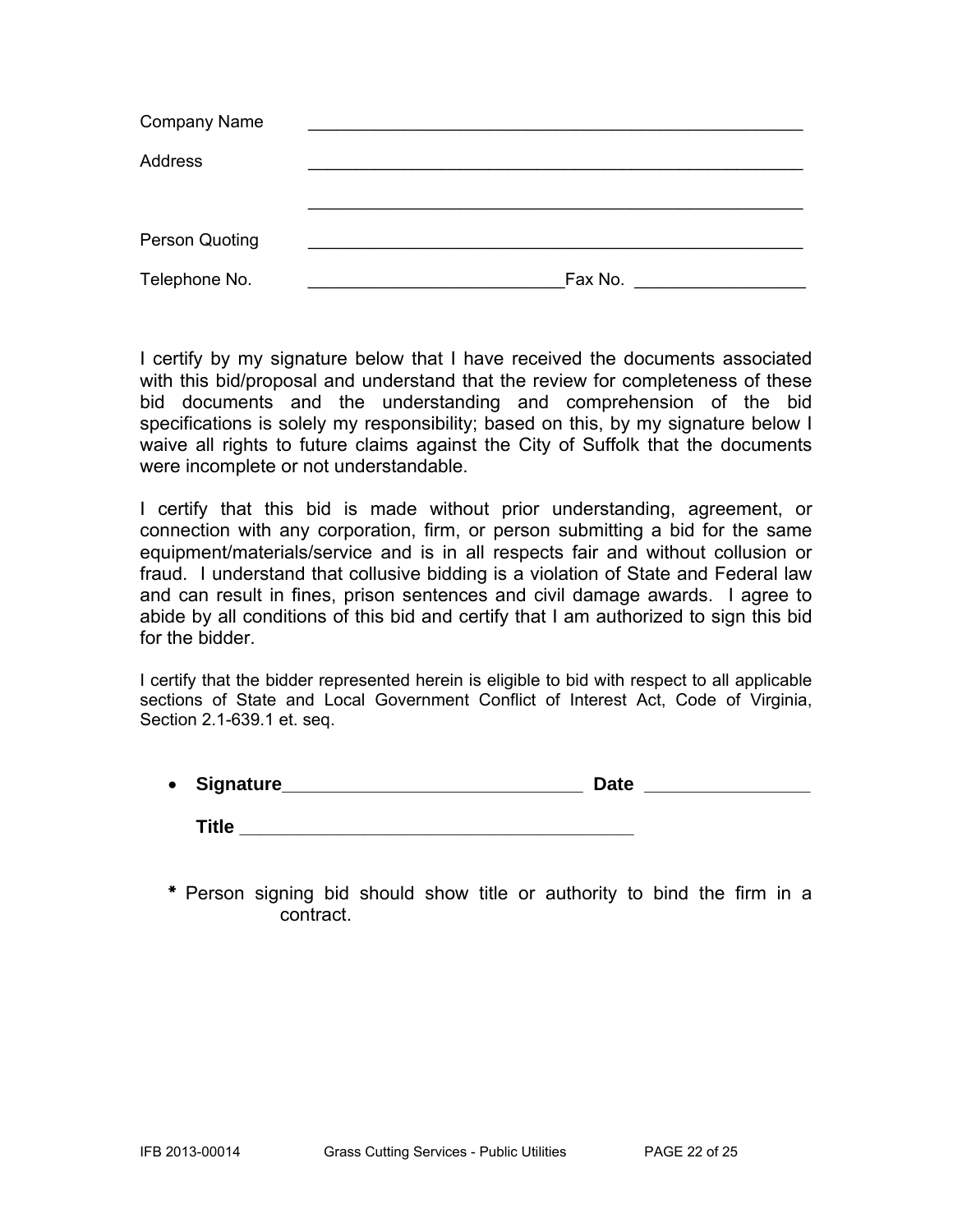Bidders Shall Provide References On This Form.

| $\mathbf 1$ .    | Firm Name    | <u> 1989 - Johann Barbara, martxa alemaniar arg</u>                                                                                                                                                                                  |
|------------------|--------------|--------------------------------------------------------------------------------------------------------------------------------------------------------------------------------------------------------------------------------------|
|                  | Contact      |                                                                                                                                                                                                                                      |
|                  | Title        |                                                                                                                                                                                                                                      |
|                  |              |                                                                                                                                                                                                                                      |
|                  |              | <u> Alexandria de la contexta de la contexta de la contexta de la contexta de la contexta de la contexta de la c</u>                                                                                                                 |
| 2.               | Firm Name    | <u> 1980 - Andrea Andrew Maria (h. 1980).</u>                                                                                                                                                                                        |
|                  | Contact      | <u> 1989 - Johann Barbara, martin amerikan basal dan berasal dan berasal dalam basal dan berasal dan berasal dan</u>                                                                                                                 |
|                  | Title        |                                                                                                                                                                                                                                      |
|                  |              |                                                                                                                                                                                                                                      |
|                  |              |                                                                                                                                                                                                                                      |
| 3.               | Firm Name    | <u> 1989 - Johann Harry Harry Harry Harry Harry Harry Harry Harry Harry Harry Harry Harry Harry Harry Harry Harry</u>                                                                                                                |
|                  | Contact      | <u> 2002 - Jan Barnett, fransk politik (d. 1882)</u>                                                                                                                                                                                 |
|                  | Title        |                                                                                                                                                                                                                                      |
|                  |              |                                                                                                                                                                                                                                      |
|                  |              |                                                                                                                                                                                                                                      |
| $\overline{4}$ . | Firm Name    | <u> 1980 - Jan Samuel Barbara, martin de la provincia de la provincia de la provincia de la provincia de la provi</u>                                                                                                                |
|                  | Contact      |                                                                                                                                                                                                                                      |
|                  | <b>Title</b> | <u>E-mail and the E-mail and the second service of the service of the service of the service of the service of the service of the service of the service of the service of the service of the service of the service of the serv</u> |
|                  |              |                                                                                                                                                                                                                                      |
|                  | Phone        | Fax                                                                                                                                                                                                                                  |
|                  |              |                                                                                                                                                                                                                                      |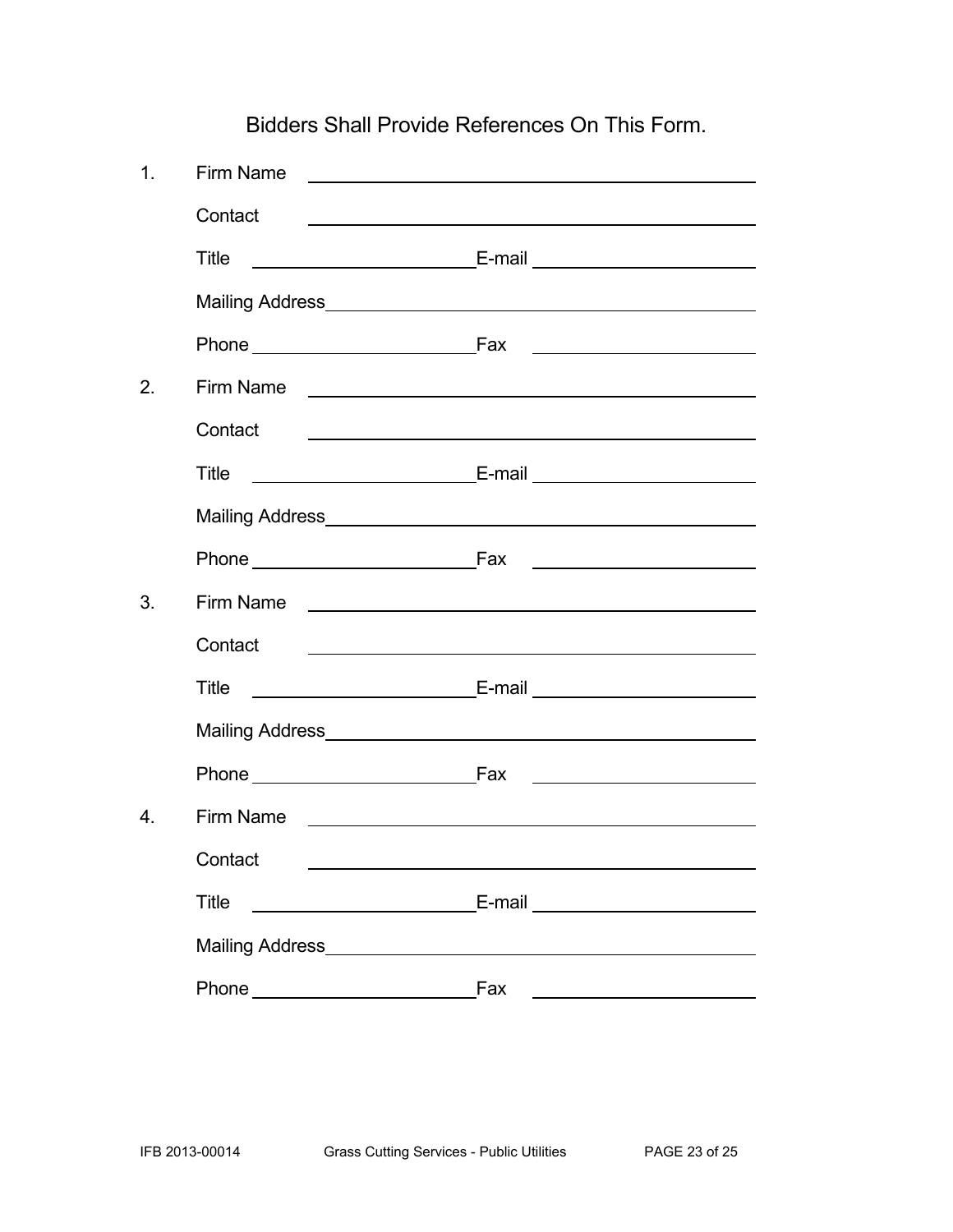#### PROOF OF AUTHORITY TO TRANSACT BUSINESS IN VIRGINIA THIS FORM MUST BE SUBMITTED WITH YOUR PROPOSAL/BID, FAILURE TO INCLUDE THIS FORM MAY RESULT IN REJECTION OF YOUR PROPOSAL/BID

Pursuant to Virginia Code §2.2-4311.2 an Offeror/Bidder organized or authorized to transact business in the Commonwealth pursuant to Title 13.1 or Title 50 of the Code of Virginia shall include in its proposal/bid the identification number issued to it by the State Corporation Commission ("SCC"). Any Offeror/Bidder that is not required to be authorized to transact business in the Commonwealth as a foreign business entity under Title 13.1 or Title 50 of the Code of Virginia or as otherwise required by law shall include in its proposal/bid a statement describing why the Offeror/Bidder is not required to be so authorized. Any Offeror/Bidder described herein that fails to provide the required information shall not receive an award unless a waiver of this requirement and the administrative policies and procedures establish to implement this section is granted by the City Manager, as applicable.

If this quote for goods or services is accepted by the City of Suffolk, Virginia the undersigned agrees that the requirements of the Code of Virginia Section §2.2-4311.2 have been met.

Please complete the following by checking the appropriate line that applies and providing the requested information.

A.\_\_\_\_\_\_ Offeror/Bidder is a Virginia business entity organized and authorized to transact business in Virginia by the SCC and such vendor's Identification Number issued to it by the SCC is \_\_\_\_\_\_\_\_\_\_\_\_\_\_\_\_\_\_\_\_\_\_\_\_\_\_\_\_\_\_\_\_.

B. **Combing the Communist Communisty Communisty** B. **Communisty Communisty Communisty Communisty** Communisty Communisty Communisty Communisty Communisty Communisty Communisty Communisty Communisty Communisty Communisty Com business in Virginia by the SCC and such vendor's identification Number issued to it by the SCC is \_\_\_\_\_\_\_\_\_\_\_\_\_\_\_\_\_\_\_\_\_\_.

C. **C.** Offeror/Bidder does not have an Identification Number issued to it by the SCC such vendor is not required to be authorized to transact business in Virginia by the SCC for the following reason(s):

**Please attach additional sheets if you need to explain why such Offeror/Bidder is not required to be authorized to transact business in Virginia.** 

\_\_\_\_\_\_\_\_\_\_\_\_\_\_\_\_\_\_\_\_\_\_\_\_\_\_\_\_\_\_\_\_\_\_\_\_\_\_\_\_\_\_ Legal Name of Company (as listed on W-9)

\_\_\_\_\_\_\_\_\_\_\_\_\_\_\_\_\_\_\_\_\_\_\_\_\_\_\_\_\_\_\_\_\_\_\_\_\_\_\_\_\_\_

\_\_\_\_\_\_\_\_\_\_\_\_\_\_\_\_\_\_\_\_\_\_\_\_\_\_\_\_\_\_\_\_\_\_\_\_\_\_\_\_\_\_

 $\mathcal{L}_\text{max}$  , and the set of the set of the set of the set of the set of the set of the set of the set of the set of the set of the set of the set of the set of the set of the set of the set of the set of the set of the

 $\mathcal{L}_\text{max}$  , and the set of the set of the set of the set of the set of the set of the set of the set of the set of the set of the set of the set of the set of the set of the set of the set of the set of the set of the

Legal Name of Offeror/Bidder

**Date** 

Authorized Signature

Print or Type Name and Title

#### **RETURN THIS PAGE WITH COPIES OF DOCUMENTATION**